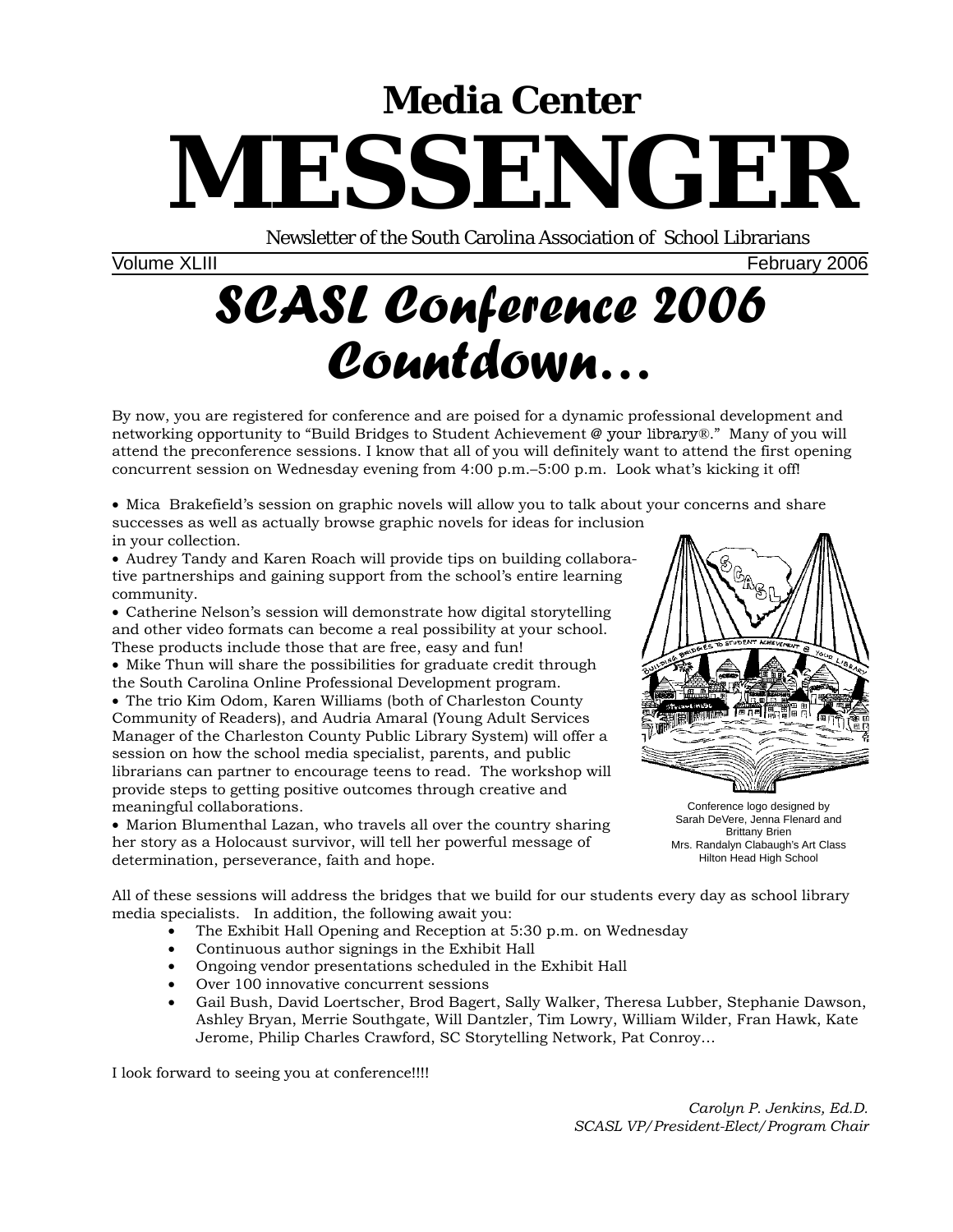

# From the President . . .

Lauren Hammond, SCASL President *lhammond@aiken.k12.sc.us*

### **"Building Bridges to Student Achievement @ your library®"**

Our annual conference will be here before we know it! There is so much to look forward to in Charleston and so much to do. One very important responsibility for every member this year is voting on amendments that have been proposed to our constitution. There are changes being proposed this year that need your attention. You will find an article by Sally Hursey, Constitution Committee Chair, presenting the currently proposed changes to the constitution on page 23. Please read it carefully so that you will be prepared to cast your vote at the SCASL business meeting at the end of the Second General Session.

Both the Regional Network and the Executive Board have recommended that there be an increase in our dues at all levels. Sally's article explains the changes in amounts and the reasons they are needed. Your association wants to continue to be able to bring you the best and brightest speakers and authors at our conferences and the same high quality newsletter that we have come to expect over the years. Your officers continue to be active at the national level through participation in the AASL Affiliate Assembly. Since ALA's national emphasis will be focusing on school libraries in the coming years, our input and participation at the national level will be even more important for all our school libraries.

As our association has grown over the past years, so, too, have the many responsibilities of your officers. Over the past few years the Executive Board has been discussing the possibility of adding the office of Second Vice President to assist the administration of SCASL in carrying out some of these duties. This is an important issue for our association and an ad hoc committee has been established to specify the duties and responsibilities of such an office. We will keep you updated on their progress.

As your president, I cannot stress enough the importance of your participation in SCASL's business. Be sure to attend the business meeting at conference and cast your vote for the future of our association.

#### *Looking back and looking forward.*

Imagine, if you will, a gathering of people whose professional goals and objectives are the same as yours; whose interests in literacy, technology and collaboration are the same; whose passions for reading, learning, teaching, and sharing are the same. Professionals who share the same frustrations and triumphs as you do in your daily work. Comrades who have worked with problem children, uncooperative teachers and overzealous parents …just as you do at times...and can tell you how they succeeded. Kindred spirits who, just like you, are touched to their very core when that uncooperative, overly talkative, down right obnoxious student realizes that you really DO care and mumbles "Thanks."

Right now, you're thinking of the experiences you've had at our SCASL conferences, but imagine being able to interact with media specialists from Ohio, Hawaii, Minnesota, Maine, Texas, Arkansas, Illinois, Florida and more! The things you can learn!! Where? At OUR national conference – AASL. Just ask Debbie Heimbrook or Mary Hope Roseneau about *their* first AASL conference! I sincerely hope that each and every one of you will make the time and attend at least one national conference. You will be hooked by the excitement on the *enormous* Exhibit Hall floor, by the collection of knowledge about libraries, books and technology, and by the number of presentations about how we can do more and even better things for our students, teachers, administrators, our profession and ourselves. And last, but definitely not least, by the opportunity to meet and talk with the movers and shakers of our profession, and the best of the best authors in the country. Start \$aving and planning now for the next AASL conference in Reno, Nevada, October 25-28, 2007.

In the meantime, you'll have the opportunity to rejuvenate your professional self in Charleston March 1-3 by attending SCASL's annual conference, by listening to the outstanding speakers and presenters who have been invited, and by browsing through the exhibits and visiting with the new exhibitors that are here for the very first time. Kathy Sutusky has done an outstanding job getting several new exhibitors to come this year. Let's give all our businesses and guests a warm welcome – they have so many new and exciting things to show us and tell us about.

*See you in Charleston!*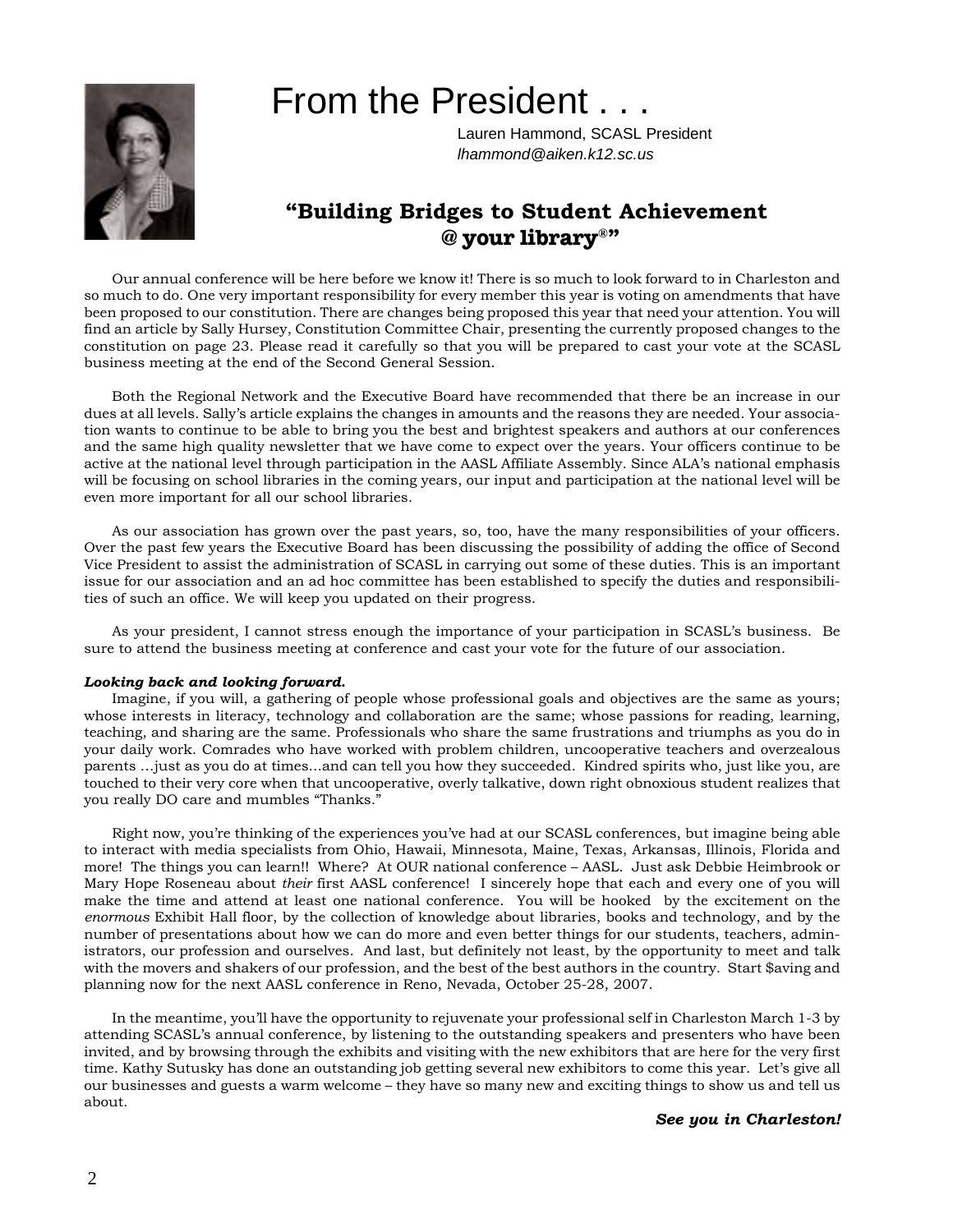# **Keep in Touch**

#### **SCASL:**

Email: ksutusky@sc.rr.com Write: Kathy Sutusky, Executive Secretary, SCASL, P.O. Box 2442, Columbia, SC 29202 Phone: 803-782-3956 Web Page: SCASL.net

#### **SCASL listserv:**

To subscribe: Address: listserv@listserv.sc.edu Subject: Leave blank Message: Subscribe SCASL-LS yourfirstname yourlastname To send a message: Address: SCASL-LS@listserv.sc.edu Type: your subject Type your message and send.

### **The** *Media Center Messenger***:**

Send all suggestions, corrections, articles, and ideas to *jmoggles@direcway.com*

#### *Other important addresses:*

**SC Dept. of Education:** www.state.sc.us/sde/ **SCLA:** www.scla.org **SC State Library:** www.state.sc.us/scsl **ALA:** www.ala.org **AASL:** www.ala.org/aasl

### MISSION STATEMENT

The South Carolina Association of School Librarians advocates professional excellence, facilitates collaboration, and develops leadership to ensure that school library media programs are integral to teaching and learning in every South Carolina school.

### **Calendar**

March 1-3, 2006: SCASL Conference, Charleston

April: National Poetry Month

April: School Library Media Month

April 4, 2006: National Library Worker Day

April 2-8, 2006: National Library Week

June 22-28, 2006: ALA Annual Conference, New Orleans, LA

## SCASL Listserv

The way to share ideas, keep in touch, and find the answers to your questions!

Join today!

#### **Contents** SLISten In............................................................................... 4 Being a Professional ............................................................... 6 SLMS ......................................................................................... 7 Memory Overload: an Occupational Hazard..................... 8 DISCUS Training Classes ..................................................... 8 Book Award News ................................................................... 9 Getting Along with Literacy Coaches .............................. 10 Honor Roll of Administrators ............................................. 11 The Care and Feeding of a Library Media Specialist .. 12 Fabulous Family Reading Night Forays............................ 13 Grab Student Interest with I-Search ........................... 14 Augusta Baker ....................................................................... 15 Regional News........................................................................ 16 South Carolina Cares! .......................................................... 18 Using Photography to Enhance Your Environment ........ 19 It's on the Web!! Social Studies, Leading the Way to a New Standard ......................................................... 20 SCASL Leadership Institute 2006 .................................. 21 Constitution and By-Law Changes .................................... 22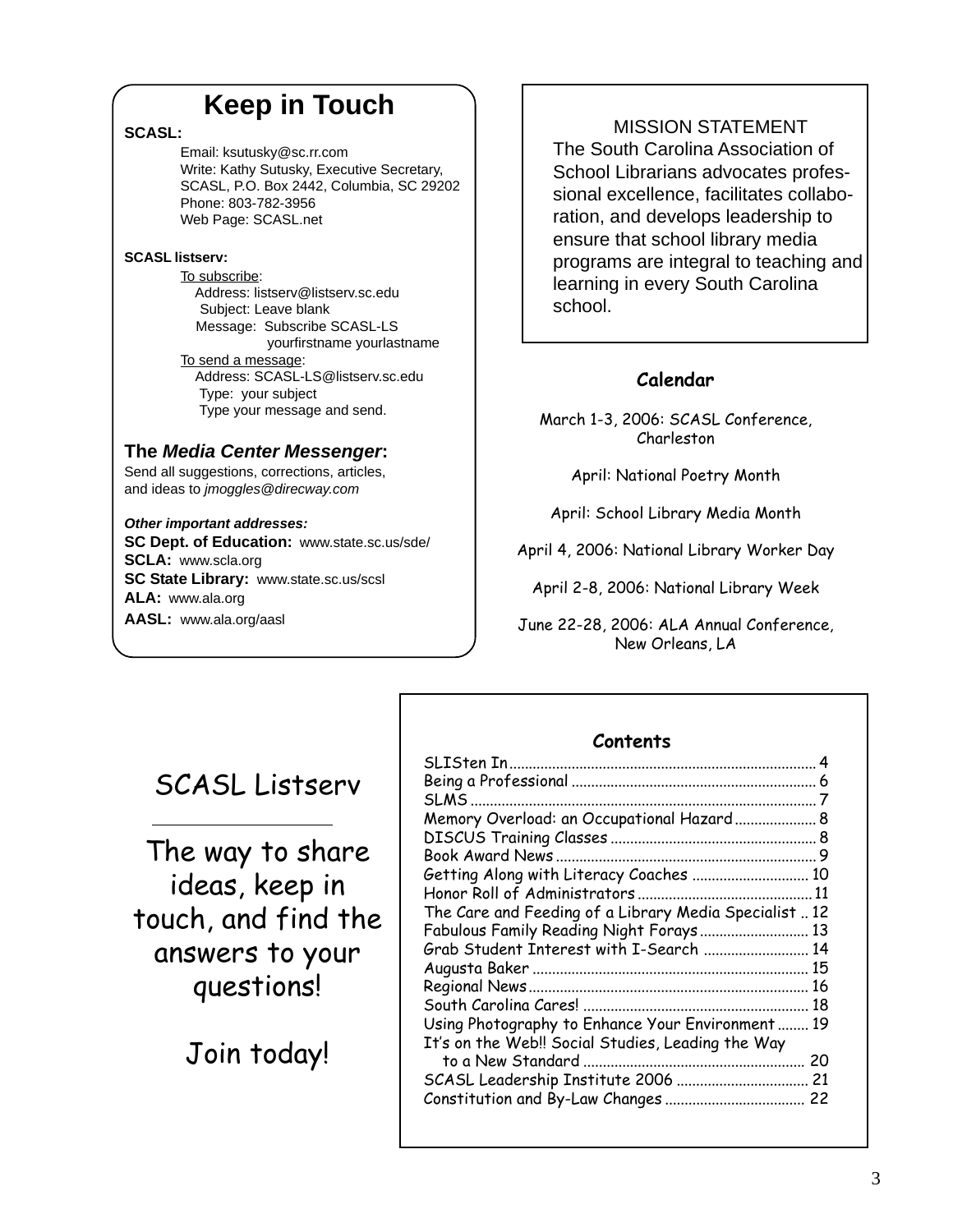# **SLISten IN**

### *Happy New Year!*

### From Your Library School

This has been an extremely active and eventful academic year for SLIS. We have lots of good things going on from which, I believe, the school library media community will draw great benefits. While this list is pretty bare bones, if there is any part that you would like to know more about, please don't hesitate to contact me at your convenience. Keeping in mind that whether you are a graduate of this program or not, this is your library school and we are here to work with you if you need us.

- One of the most exciting initiatives that we have underway is our collaboration with SCASL and SCDOE on the SCASL Legislative agenda for 2008. Jim Johnson, former State Librarian is now a lobbyist for SCLA and SCASL. SLIS is working with Martha Taylor, SCASL; Martha Alewine, South Carolina Department of Education; and Jim to develop a strategy similar to that the public library folks undertook this past year. Their efforts brought funding for public libraries from \$.86 per capita to \$2.00 per capita. Pretty impressive. It took the efforts of all the public librarians working together to get the word to the legislature who found favor with it because of the tremendous support demonstrated by the populace—which was a direct result of the efforts of the public librarians. With the exception of one-time funding in the mid-nineties, school library media budgets have not been earmarked with money for book collections ever—and they are not currently expected to receive such. That is—without our collective effort to make that change. We can do it! It will take all of us working together, but we can do it! SLIS is committed to working with data provided by Martha Alewine to demonstrate the importance of school library media programs in South Carolina. We undertook a similar research effort with Association of Public Library Administrators in which we pointed out that for every dollar the state invests in public libraries, the state gets \$4.48 in return. Legislators understand the economic impact of public libraries. John Olsgaard is working with a grad student to use Martha's data to demonstrate the importance of libraries in our schools. We will keep you informed, but get yourself ready to be a participant in this effort. If you don't, then you will have only yourself to blame if the effort is not successful. BUT—it will be, because South Carolina has the greatest group of library media specialists in the nation and they and their students deserve to be funded at a level that assures academic success.
- SLIS has just appointed Dr. Virginia Wallace as a clinical faculty member. She will work closely with Donna to make sure that the demanding recordkeeping and advisement required by the new NCATE standards are met, as well as teaching 2-3 courses per year, and working with interns along with Elizabeth Miller when the numbers go beyond that which Elizabeth can handle individually.
- The former BEST Center is now officially called the South Carolina Center for Children's Books and Literacy. We expect to appoint a full time Executive Director for the Center early this spring.
- We have opened a branch of the SCCCBL at the USC Child Development and Research Center. In addition to providing a healthy learning environment for the children who attend the educational and childcare programs, the Center provides an opportunity for researchers to study and implement the best practices in the classroom. USC students and faculty from education, nursing, public health, psychology, social work, art, music, medicine, and SLIS are involved at the center as part of their educational experiences.
- We expect to appoint a full time tenure track faculty member in the area of reading and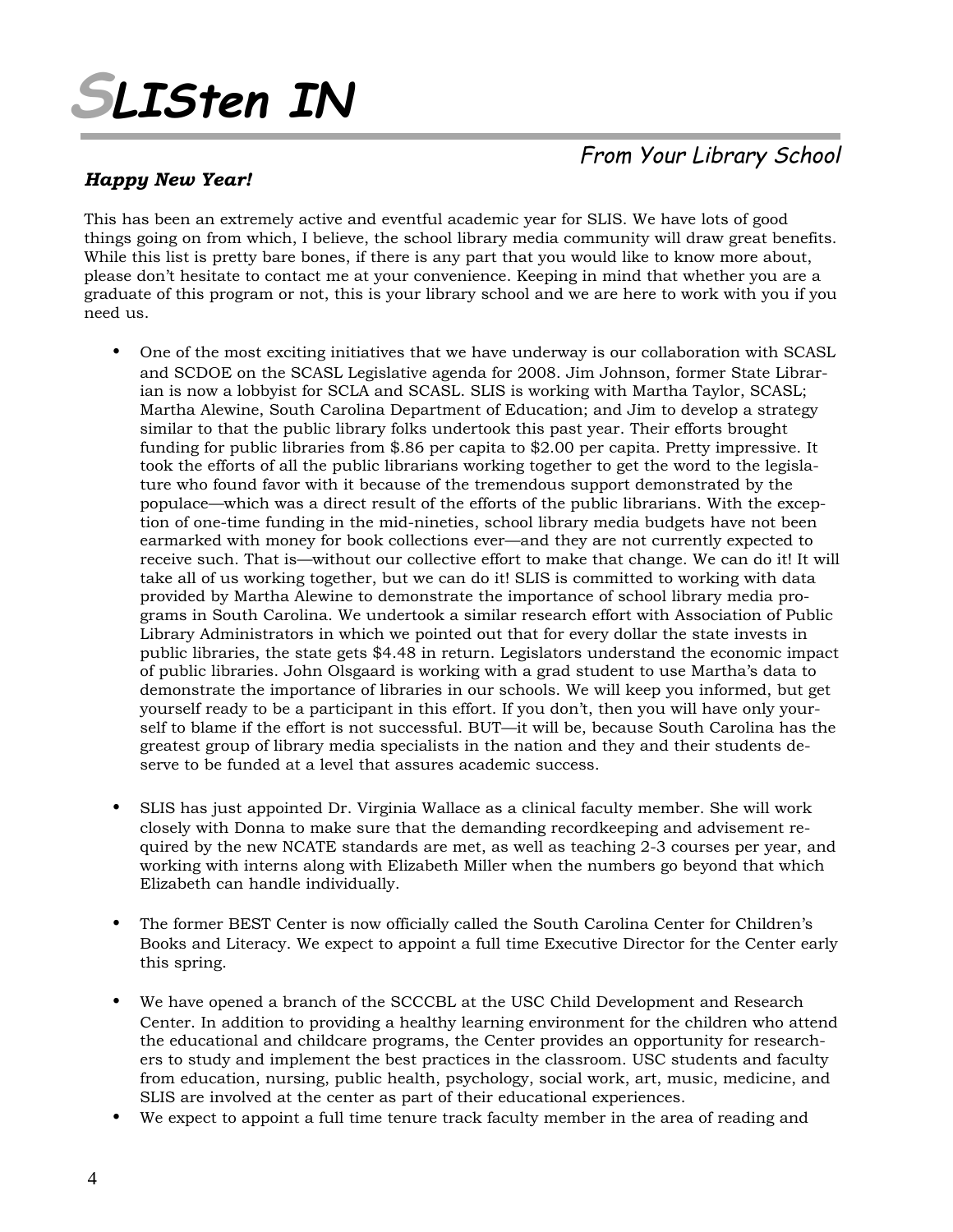children's services this spring. This person will teach as well as assist in teaching our literature and information literacy courses for the College of Education, and will also be involved in SLIS courses and research.

- SLIS worked with the USC Student Government in the first Cocky's Reading Express. Eleven USC student leaders traveled the state Monday, December 12, through Friday, December 16, promoting literacy. The students took a van, dubbed "Cocky's Reading Express," to selected elementary schools and read and gave books to nearly 5,000 kindergarten and first-grade students. This is a part of the SLIS Children, Libraries, and Literacy initiative which began in September. We hope that the student leaders will repeat this in the spring, if we can find the funds. Check it out at *http://www.libsci.sc.edu/ccbl/ cockyreading/cockyreading.htm.*
- The Ph.D. program was officially sanctioned by the South Carolina Commission on Higher Education in December and we will begin developing the particulars of the program this spring. We expect to hire two new faculty members to support the program which we hope will enroll the first group of students in fall 2007.
- The search for the new Director is going well with on-campus visits from at least four candidates in January. We hope to announce the new Director by March.
- The Children, Libraries and Literacy initiative continues to move forward and we hope to announce several programs that involve the three elements of the effort: the Augusta Baker Chair in Children's Literacy, the Readmobile, education and training for childcare providers. For more information, please go to *http://www.sc.edu/cmcis/news/archive/SLIS05/ litinitann.html*
- We are working with the SCRI to help develop better working relationships between school library media specialists and reading coaches over the next few months. We will build on the good work of Donna Shannon and Valerie Byrd Fort who have been the leaders in helping to create bridges and more effective working relationships with this important statewide effort.

Thank you for your continued interest in YOUR library school. If we can be of any assistance to you, please don't hesitate to contact us. Or if you have suggestions or just want to talk—give us a yell. See you at Annual Conference, if not before! And be sure to keep up with our weekly news blog, Monday Matters.

Dr. Dan, *ddbarron@gwm.sc.edu*, Phone: 800-277-2035

Dr. Dan

*ddbarron@gwm.sc.edu,* 800-277-2035

### **CALLING ALL RETIREES**

We hope everyone will consider coming to SCASL Conference in March. There are so many wonderful programs planned, and it is such a great time to meet up with old friends! Also, the Retiree Section is sponsoring a session, "Retirement Information Update", certain to be of interest. If you have any suggestions for ways in which retirees can take a more active part in SCASL, please let your committee know.

*Joan Kruger, mjk2450@att.net, Retired Section Chair*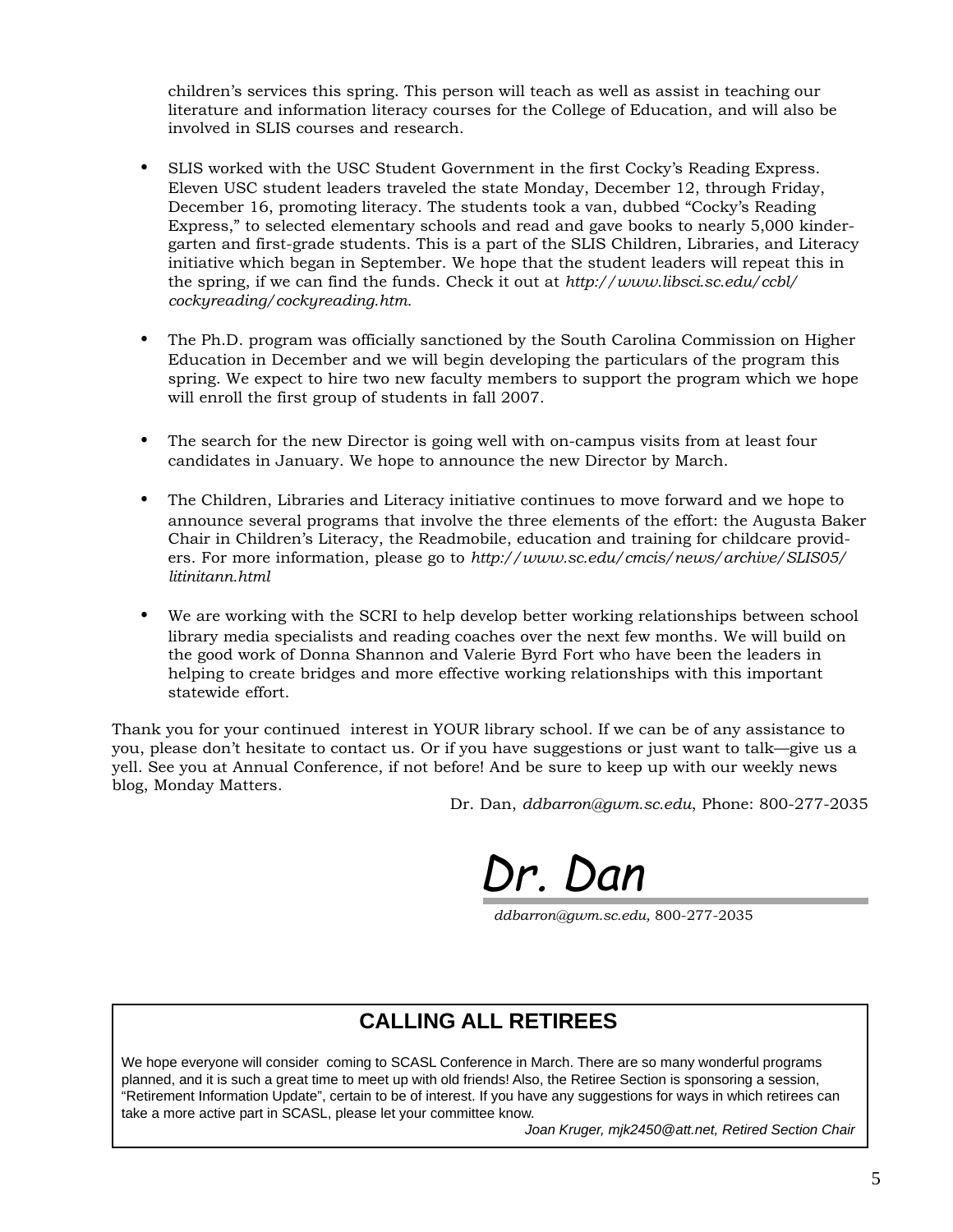## **BEING A PROFESSIONAL**

**Or "Git 'er done!" (with a bow to Larry the Cable Guy)** Peggy Harrison, Brewer Middle, harrisonp@mail.gwd50.k12.sc.us

The SCASL listserv sometimes seems to have a split personality. On the one hand, it is a very user-friendly tool that school library media professionals employ to exchange useful and important information about concerns and practices regarding information literacy, reading, technology, and other issues with which we deal. On the other hand, some days, reading the posts is too similar to listening to a whiny child. The momentum over this or that perceived slight to our profession illuminates a public display of the Rodney Dangerfield syndrome.

Of course, the listserv is not the only forum where this cataloguing of our professional woes occurs. Wherever there are two or more SLMS's gathered together, the pitfalls and perils of our daily lot are plaintively bewailed. (Just visit my family. Or ask my son-in-law, that poor, mostly silent sufferer. That tinkling sound is my glass house breaking.)

Why am I stating the obvious? Recently, I had a conversation that really made me forget all my imagined professional grievances. An administrator (not one of mine, obviously) stated emphatically that library media specialists are not team players and that we gripe entirely too much about how misunderstood our role is. My first reaction was outrage; my anger built slowly for a day or two. Then I read my listserv mail. Then I heard myself venting to a colleague. Then I revisited that administrator's statement.

Reflection can be painful, but pain can be the prelude to growth and opportunity. The next time I began to fume about how I was being put upon, a tiny voice inside told me, "Just get it done, and do the best you can with what you have." How many times had I heard my father, an unreconstructed New Englander stranded in a small southern town, quote this Yankee proverb: "Use it up, wear it out, make it do, or do without."

Perhaps, if library media professionals demonstrate what we can do with what we already have, then those administrator types will listen to us when we tell them what we could do if more resources were available to us.

The main purpose of a professional educator, whatever niche he or she occupies within the school hierarchy, is to further student learning.

Too often, I have caught myself thinking, or even saying aloud, "But that's really not my job!" Now I tell myself, "Whoa!" and take a deep breath. My position exists primarily to support the education and achievement of our students. Sometimes, that means being a team player. Sometimes (gulp!), that translates into the reality of arising bright and early on Saturday mornings in April and May to participate in a remedial academy for struggling students.

Perhaps, if library media professionals demonstrate that we, too, are willing to go above and beyond to increase student achievement, those administrator types will raise their estimation of our importance to our school community and will treat our role within the school accordingly.

Administrators aren't the only ones whose perceptions of the SLMC and the SLMS can be negatively skewed. Just review some of the posts on the listserv lambasting classroom teachers, or just recall the conversation when you were last in the company of other library media specialists. Now, if that's what library media specialists say and think about some teachers, what do you think some teachers say and think about us? These are our colleagues. Sometimes, collegiality means that I have to squelch that pained expression and smile at the latest request to misuse my services and the LMC resources.

Perhaps, if library media professionals demonstrate our willingness to take even the most ridiculous bird unit and collaborate to redirect that activity to incorporate information literacy, those teacher types would no longer regard us as uncooperative do-nothings.

Being a professional is more than just having the credentials. Being a school library media professional is more than working in a school library media center. Perhaps, the time is right for all of us to decide what we need to be doing as professionals, to determine how best we can get it done, and then to marshal our abilities and resources in such a way that our performance makes us an integral part of our students' success. Then, others would see us as we want to be seen—as professionals.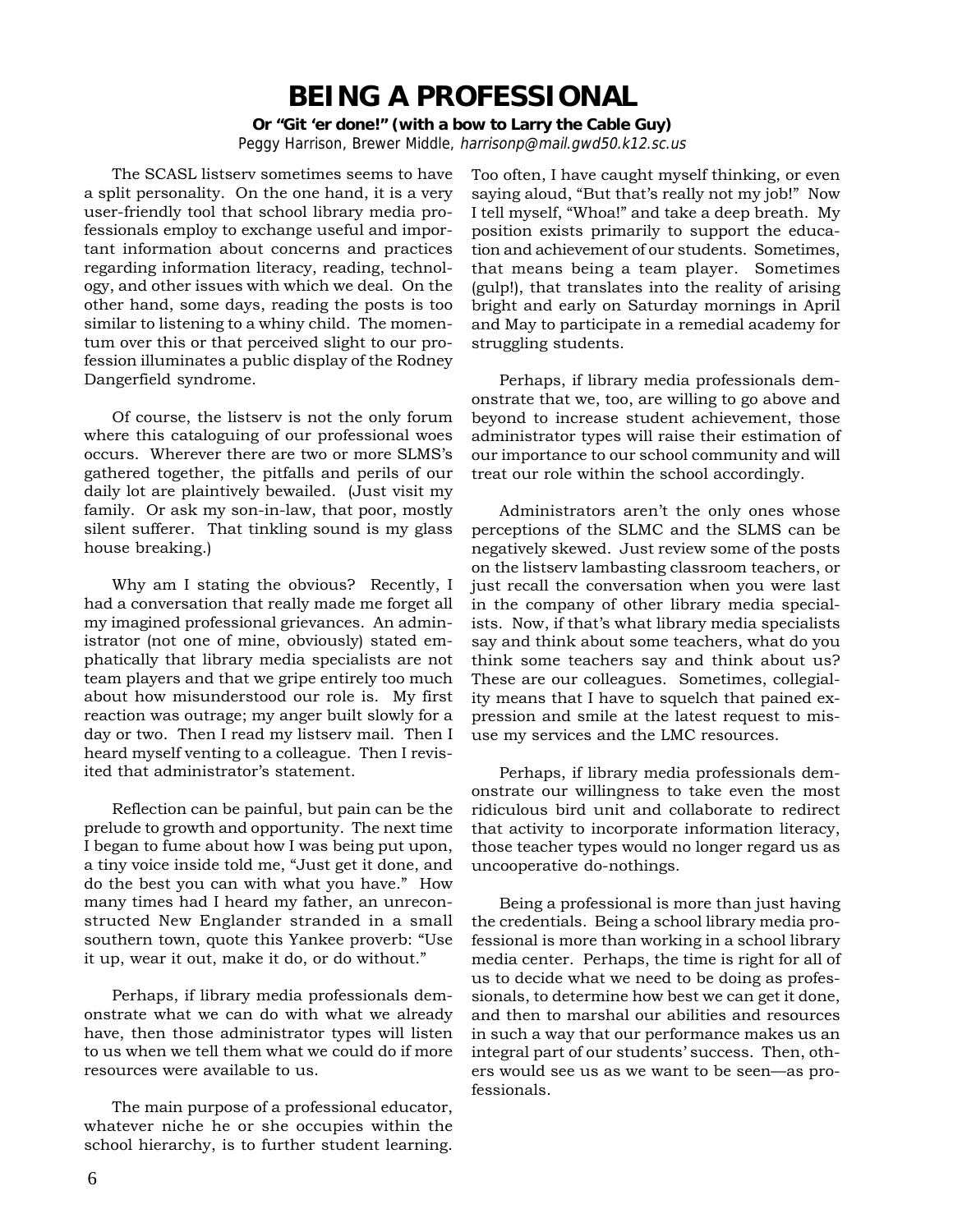

### From the State Department of Education **School Library Media Services**

Martha Alewine, Consultant, School Library Media Services E-mail: malewine@sde.state.sc.us Mobile: 803-331-0483

### *Happy New Year!*

I hope that your holiday season was wonderful with time for family, friends, and self. Did you spend any time making resolutions for the new year? Did you know that the tradition of making resolutions for the new year dates back to 153 B.C. when the Romans placed Janus on the calendar? You remember that Janus was the mythical ruler with two faces, one looking back and one looking forward. Janus became the Roman symbol for resolutions and the Romans exchanged gifts on that day to seek forgiveness for wrongs done in the old year and a promise to do better in the new year. How long do your resolutions last? When I make them, I usually see them fall by the wayside somewhere between January 15 and 31.

I read an article recently that suggested we make life resolutions rather than New Year's resolutions and then use the beginning of each new year to gauge our success. This concept is one of those things that, after thinking about it, you wonder why you didn't think of it. The author suggested that rather than resolving to lose 10, 20, 50 pounds beginning January first, the resolution should be to live a healthier lifestyle. In thinking about this new idea of life resolutions I'd like to offer some resolutions that are applicable for our personal and professional life:

- *To be consistent about what matters.* Being consistent gives you credibility and your credibility improves your relations with your family, friends, colleagues, and students. Ultimately, your consistency and credibility will provide you the avenue for greater collaboration and partnerships within your school community.
- *To be accessible, supportive, and open*. Smile; look people in the eye; respond to them in a friendly manner. Let others know you care about them; celebrate with them in the good times and be a support for them in the not-so-good times.
- *To use active listening*. Active listening is part of the previous two resolutions. Active listening lets people know you really are interested in what they are saying and that you truly hear what they say. Active listening does not mean you agree with everything someone else says but it does mean that you are trying to keep the lines of communication open and working.
- *To be real.* This one isn't always easy. Let others see you for you and not just as a library media specialist, instructional technology specialist, or other role. Be yourself and encourage others to do the same. When the comfort level increases, chances are so will the opportunities to work collaboratively.
- *To plan your schedule to take care of yourself*. Life is hectic and filled with professional and personal responsibilities. We must be intentional about taking good care of our minds and bodies so that we can be there for our family, friends, and colleagues.

Whatever your decision about resolutions for 2006 is, I wish for you peace, joy, prosperity, fulfillment, and success.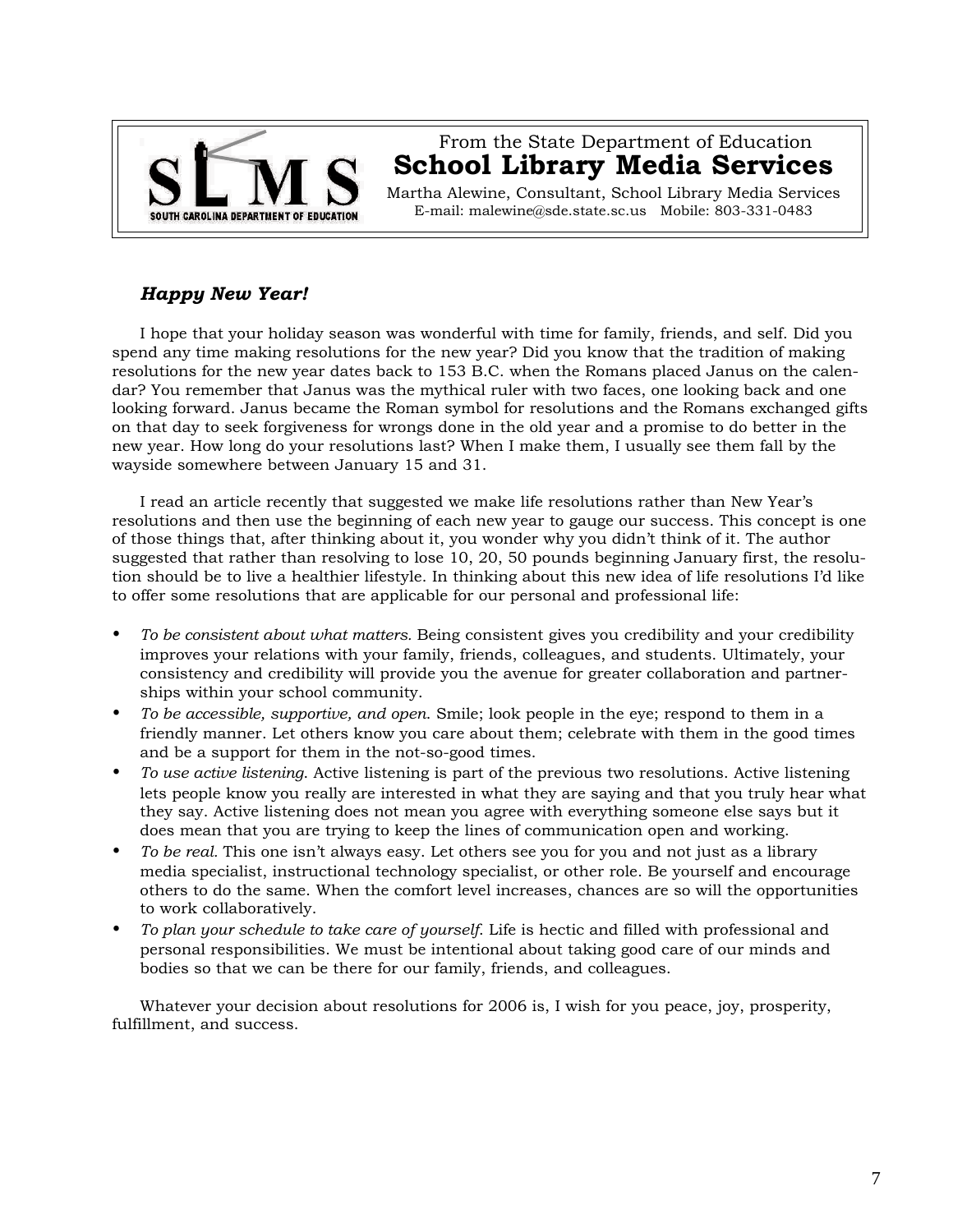# Memory Overload: an Occupational Hazard

*Greta Flinn, Calhoun Falls High School, mflinn@acsd.k12.sc.us*

Once upon a time I was the person in the family who remembered stuff. Well most stuff--I've never been good with names and faces. I was the go-to person for knowing what was going on when. I learned phone numbers in a snap. I was great at memorization. Now I have the attention span of a gnat. I have lapses where I can't remember what I am working on or where I am going. I can lose things with record speed even though I have a great filing system and a specific spot for all my stuff. I am a master of putting something on top of whatever it is I need, and, presto!, the covered up item "disappears". By this point in the school year, I even have occasional trouble remembering what day of the week it is. Does this sound familiar? I have been informally surveying people in the education profession for quite a while, and everyone I have talked to suffers from what I have dubbed memory overload to varying degrees. I am sure there are exceptions out there, but I haven't found one yet.

I have decided that memory overload stems from several factors. One factor is "too many irons in the fire". The more you have going on at any one given time, the more pronounced memory overload becomes. Another factor is the necessity to run around and "put out fires". If you have situations where things are blowing up around you, such as a whole hallway of computers losing their network connections or your principal's computer starting to figuratively stick out its tongue at everyone, you kick into survival mode and your brain shelves all other

pending processes. Interruptions also play a role. Something as simple as the phone ringing or the copy machine jamming has the potential to totally derail whatever it is you are working on.

What I find absolutely amusing is that I still get called "efficient" and "organized". Every time I hear it I am torn between the need to laugh and an overwhelming urge to ask, "Are you crazy?" The fight against memory overload is a daily battle, and sometimes I have to ask for some help. One of my things is that all requests should be made in writing. I have even been known to email myself. I keep an agenda just like the students and try to schedule, schedule, and schedule some more. I have found that there are some things that should just be done now. That sometimes it is easiest to just get certain tasks out of the way. The best thing for me so far is to make out "to do" lists periodically. I take a moment to seriously prioritize items and mark them off while I go. It might take a few minutes but it saves tons of time in the long run.

Is there hope for those who suffer with memory overload? I certainly hope so, although I definitely don't have all the answers. I'm sure there is a pill in development out there somewhere for us. In the meantime, I figure a trip to the SCASL conference in Charleston may just provide some much needed relief and a temporary stay of symptoms.



**DISCUS Training Classes Now Qualify for Renewal Credits!!**

Amy Duernberger, *DISCUSoffice@leo.scsl.state.sc.us*

The DISCUS program wishes each of you a Happy New Year!

The Spring 2006 DISCUS Training Schedule is now available and I have great news for educators. Our Spring 2006 training classes have now been designed to fulfill the South Carolina Department of Education's Renewal Credit Plan guidelines for educator recertification. Our classes qualify under Option #6 (Professional Training) on the Renewal Plan Matrix. However, educators should contact their local Renewal Credit Plan Coordinator for confirmation of DISCUS training acceptability. Prior approval of workshop acceptance may be required. Useful links:

Recertification: Renewal Credit Plan *<http://www.scteachers.org/cert/recert/rc\_index.cfm>* Renewal Plan Coordinators *<http://www.scteachers.org/cert/Certpdf/cr\_coordinators.pdf>*

Training will be held at various locations throughout the state. Our first workshop, "Introduction to DISCUS," was held in January 2006, at the State Library. To see a complete list of classes, either by topic or by location, go to the DISCUS web site at: *http://www.scdiscus.org/dcalendar.html*

THE FOLLOWING ARE ADDITIONAL ITEMS FOR JANUARY:

· The generic home access username and password WILL NOT change in January. They are now valid for an entire academic year until August 2006!

· Several of our workshops focus on our newer products: Literature Resource Center and Gale's Virtual Reference Library as well as Thomson Gale's new PowerSearch interface. PowerSearch replaced the current Infotrac menu/interface mid-January 2006.

For a preview, explore: *http://infotrac.galegroup.com/itweb/scsl\_tgps.* If asked for a password, use discus (lowercase).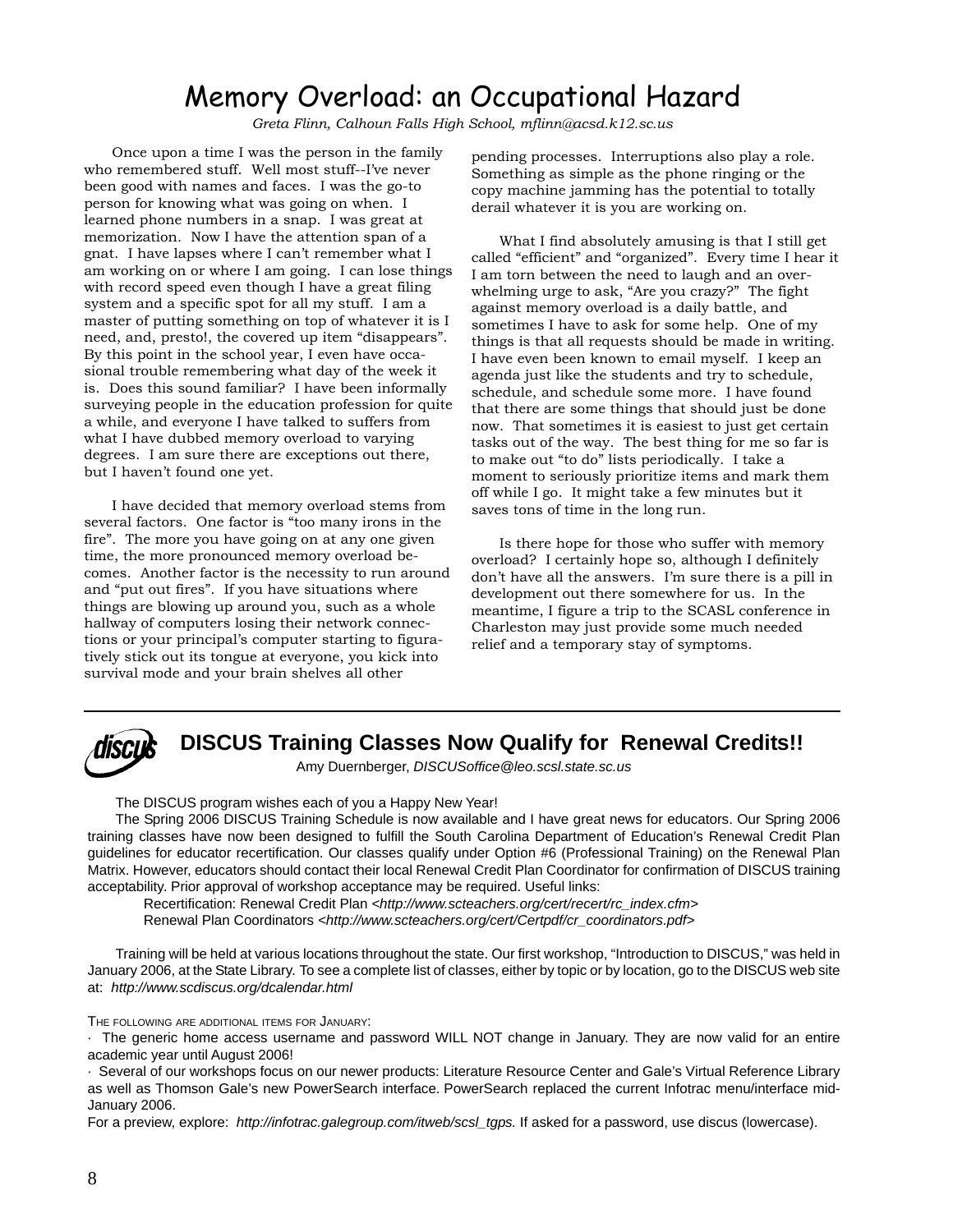

# **Book Award News**

Samantha McManus, Book Awards Chair, *smcmanus215@yahoo.com*



With the annual conference fast approaching, the Book Awards Committee is anxiously awaiting your voting results on the nominee lists. We think we have given you an exciting list of titles and hope that your students have enjoyed reading them. We look forward to your participation and to receiving your voting tallies. Thanks for a good year! Here are a few reminders about voting.

### Votes are due **February 14, 2006**!

- You may download voting forms from the SCASL Website.
- You must indicate how many votes were cast for *each* title.
- You must tally the *total*.
- You may email or snail mail your tallies.
- Votes *must* be sent to the appropriate chair (See below)
- Late votes will *not* be accepted.

#### **Send Votes To: Picture Book Award**

Lisa Conrath, Hammond School, 854 Galway Lane, Columbia, SC, 29209 *lconrath@hammondschool.org*

#### **Children's Book Award**

Theresa Harmon, Oak Grove Elementary, 479 Oak Drive, Lexington, SC, 29073 *tmharmon@lexington1.net*

#### **Junior Book Award**

Henry Hall, R.H. Fulmer Middle School, 1614 Walterboro Street, West Columbia, SC, 29170 *hlhall1971@alltel.net*

### **Young Adult Book Award**

Charlene Zehner, R.B. Stall High, 7749 Pinehurst Street, Charleston, SC, 29420 *charlene\_zehner@charleston.k12.sc.us*

# **Book Award Program Featured**

In early December, it was a pleasure and a surprise to hear the mid-day program "Your Day" on NPR. On that program, Dr. Michele Martin of Clemson University interviewed Joyce Moore, former Book Award Chair. Dr. Martin has served in the position of professor on the Children's Book Award Committee for the past several years and now is a member of the Picture Book Committee. Thus, Dr. Martin was able to ask very specific questions as well as share her knowledge of the committee work with Joyce. Joyce spoke about the overall purpose of SCASL and then was very specific about the structure and purpose of the Book Award program. She explained the composition of the various sub-committees and how they function as well as outlining its various activities. It was great PR for SCASL and, specifically, for the Book Award Program. Thank you, Joyce!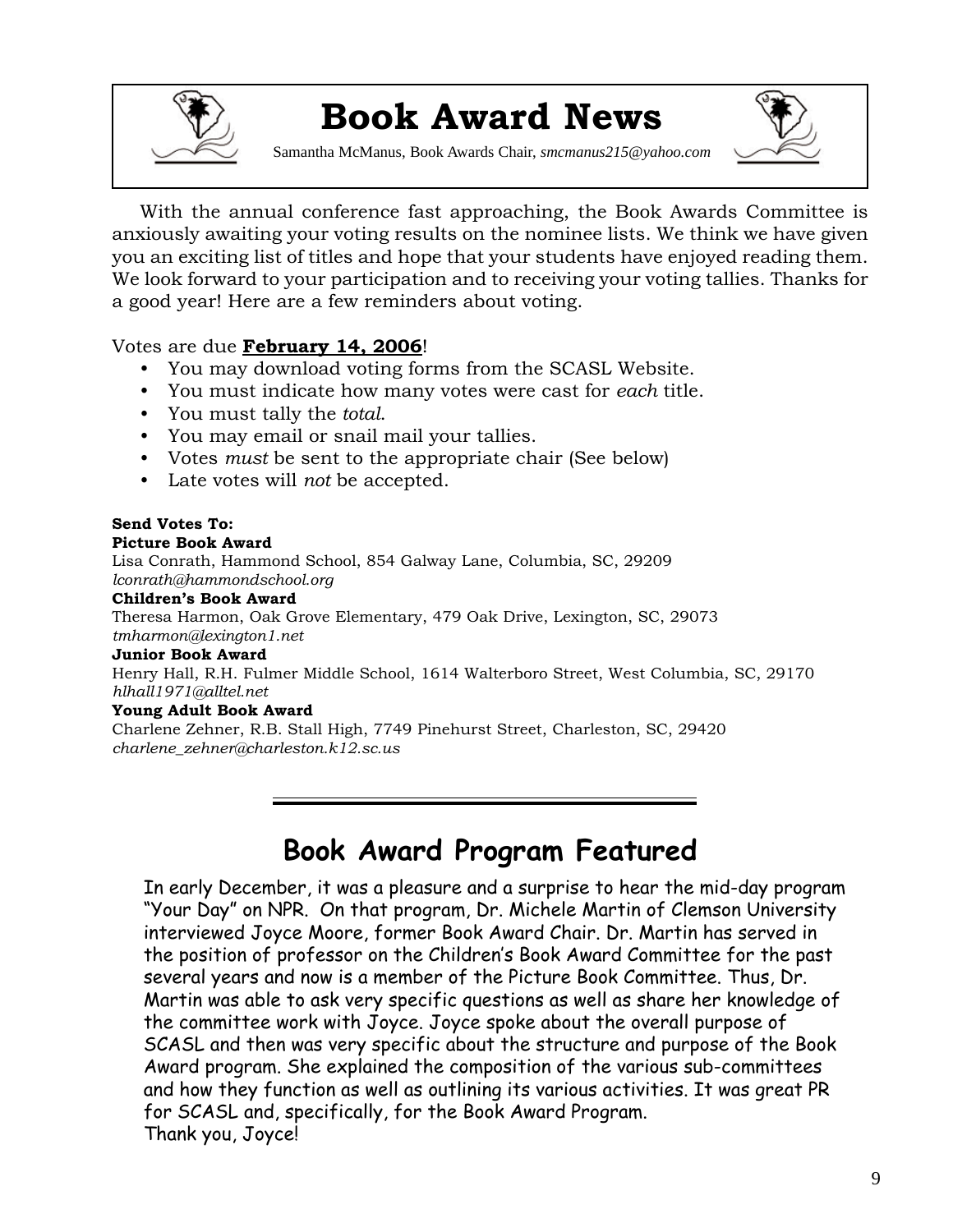# **Getting Along with Literacy Coaches**

(Don't let literacy coaches read this; they'll learn all our secrets!) Jill Altman, Saluda Elementary/Primary School, JAltman@saluda.k12.sc.us

I promised this would not be a literacy coach-bashing article and I hope no one thinks it is. My title is definitely tongue-in-cheek because doesn't every media specialist with a literacy coach sometimes feel a little paranoid? As if the literacy coach is just a little suspicious of you and your "catalog" and your "barcoding" and your "alphabetizing?" No? Come on, no one feels that way? Hmmm….

I found out about our new literacy program a few days before the start of school three years ago. I walked into my library that day intending to get a head start on lesson plans and cataloging. It was my third year; I'd finished my scary first year and even scarier ADEPT year. It was supposed to be my easy year. Instead I found every table full of boxes, every spare open space jammed with books. One could not walk across the library without stepping on a book or even see across the space because of boxes. I yelped. There was no warning, no consultation, no ordering of labels for barcodes or bags for 6-packs of books. I was told that each book would be leveled by the literacy coach; I needn't worry about that. But I did need to barcode everything and quickly, like maybe before school started. "OK, here's the thing," I said, "I don't just press a button and a barcode comes out." I tried explaining cataloging, sorting, etc. but honestly, it seemed that no one heard. I asked why I wasn't consulted when the books were ordered and why they didn't bother ordering the catalog information along with them. What's catalog information? I was asked. That year my assistants and I cataloged over 36,000 books just for the literacy collection. To give a perspective, that is more books than the county library owned and 35,590 more than I added to my regular collection that year. Many of these books came from the teacher's classrooms where they'd been stored un-barcoded for years, the rest were ordered by a group of literacy coaches. Nothing was sorted by title and there wasn't much enthusiasm at my suggestion that we should sort before cataloging. I don't even want to get started on the storage of these books. It was an extremely frustrating time for me. I very nearly quit and almost as nearly got fired for my attitude. The circumstances were terrible and I will never allow myself to go through something like that again.

Looking back on that year I can see some points at which I may have been able to make the situation better and I hope my suggestions may help someone else avoid the chaos we had. I've also had to learn when to take a stand and when to conduct a tactical retreat.

There were two major miscommunication/errors in judgement or whatever you want to call it that were made. First, when we began the processing I took the high road about cataloging and organizing a collection.

The collection really did need to be organized but it also needed to get to a usable point quickly. This is where we began to get bogged down. I had to relent and not do as complete a catalog record as I'd like for each book. However, I still insist that a book be leveled before I'll catalog or process it because I don't have time to go back and add info to the catalog later or print a new label. I think that if I'd gone to the literacy coaches early and said, "Tell me what you need first," things might have been better. So my first recommendation is: Talk to your literacy coach, be a friend to them but don't totally back down on what is best for the collection.

Second, I griped too much and even though I felt strongly about doing a good job and organizing the collection the right way, I was identified as "not being a team player." My resentment went very deep at this and did I mention that I also worked at two schools (K-2nd and 3rd –5th) with two principals and two literacy coaches. Secrecy is not good…ever. We've all read the SCASL listserv and I think it is clear that the majority of people really don't know what we do as media specialists. Is that their fault? Some of the things that literacy coaches are now doing, we as media specialists, have been doing for quite a while. It is, I believe, a problem that needs to be resolved from the very top state administrators have got to be made aware of our training and job tasks. Regular businesses would never allow two different departments to order the same type of parts without consulting one another first. It is not efficient for time or money. So I gave up trying to tell my coaches what I do and now I just try to show them. I took their book orders and I compared them to the catalog and when they saw how many duplicates were being ordered we began to get more inline with one another. I also gave up trying to explain the time it takes to catalog and process books.

My next recommendation, aside from Be More Cheerful, is to be proactive about literacy training. We have lots of training in my district done by the literacy coaches. I've begun trying to anticipate their needs by having presentation equipment ready and ideas for how I can collaborate with training by demonstrating various technology options to the teachers. It doesn't matter that I'd normally have a short training session on using the library catalog, but now I offer a session on using that library catalog to find leveled texts. I also explain the privacy and copyright laws carefully and tactfully.

Another recommendation is to be proactive about book ordering. The literacy coach does all the ordering of literacy books and I order all library books and other media but I take her catalogs that have books she might like to order and I help her find storage options and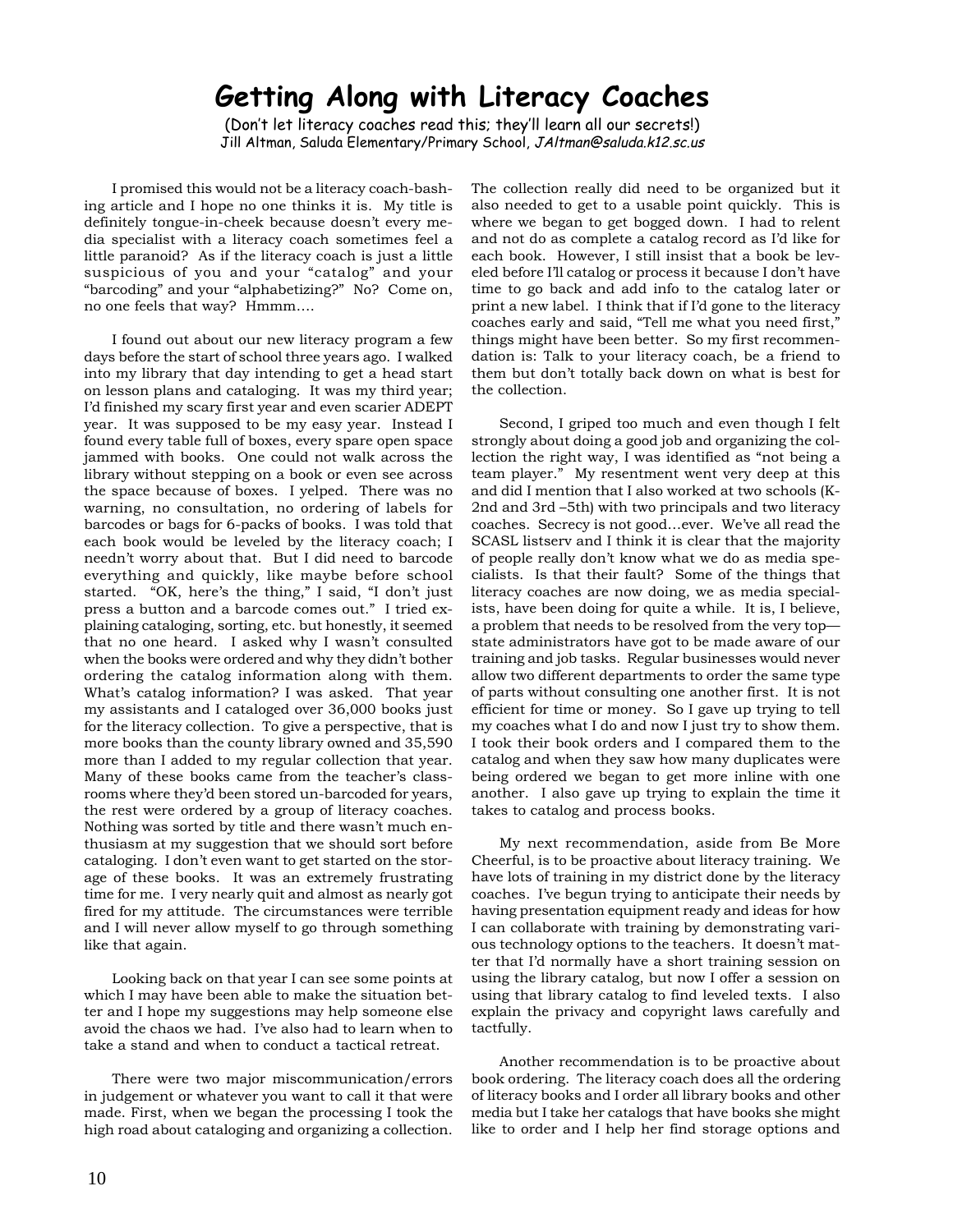other kinds of supplies. I relented and buy the barcode labels without complaint. I bring her catalogs of companies that offer leveled texts **and** processing. Through a miracle of timing I managed to get real library shelves donated from a law firm going through a renovation. I highly recommend going to businesses like this for furniture type donations. You wouldn't believe what some companies spend on furniture and supplies and what they consider fit for the trash heap is often gold to us.

My absolutely last recommendation is to remember that we are here to support the curriculum of our school and not to just manage a great library for kids. That was the hardest step for me because I love the storybooks and getting kids interested in reading for the pleasure of it. But let's face it, literacy programs aren't really about reading for pleasure, they are about reading, period. Those state exams don't read themselves. We've had some wonderful results with our literacy program. I can personally say that our students are improving because of it but in many of the emails I've read and talk I've heard from media specialists there seems to be a slight fear that literacy programs will swallow up the library and free choice reading. We must stay calm because they really are separate, free-standing entities. I don't want to do the literacy coach's job and she sure doesn't want mine (she says so all the time.)

Things are still a little rough at times. I'm still cataloging the literacy collection as well as the library's. New boxes arrive frequently without warning but I'm trying to be cheerful when they come in. I leave work at work. I try not to roll my eyes when asked where that yellow Level 3 book is. And I'm almost sure they aren't suspicious about my catalog anymore. Almost.

### **The Honor Rolls Grow!**

Names for the Honor Roll of Administrators and the Honor Roll of Paraprofessionals are still being reviewed. Those so honored will be listed in the conference program. In the meantime, *Hats off to the following for all you do!*

### **Honor Roll of Administrators**

#### **Dr. Doug Limbaugh, Principal, Gettys Middle School, Pickens County.**

*Nominated by June Banton and Dr. Linda Reardon, media specialists*

Dr. Doug Limbaugh is spearheading a fundraising drive to update the library collection at R. H. Gettys Middle School In Easley. The goal is to update the average copyright date of the collection to the recommended date of 1996.

#### **Kathie Greer, Principal, A.C. Flora High School, Richland County School District One.**

*Nominated by Betsy Adams and Donna Teuber, media specialists*

A strong supporter of the entire library media center program, Mrs. Greer provides financial support for incentives used in the Flora Reads program (Sustained Silent Reading program) and supported integration of technology into the curriculum by providing funding for a wireless lab, SmartBoards, and projectors.

# **Greenville Growl Ice Hockey Team Visits**

What do students at Blythe Academy of Foreign Languages have in common with the Greenville Growl Ice Hockey Team? GOALS! (reading goals and hockey goals) **Kathleen Carey**, media specialist, arranged for the Greenville Growl and the students of Blythe Academy to make reading a fun goal! A reading incentive called, "Go for your Goal with the Greenville Growl" was sponsored November 2005. Students who successfully met their individual reading goals during that period received a free ticket to the Greenville Growl Grrruff's Reading Club game on Monday, January 16th.

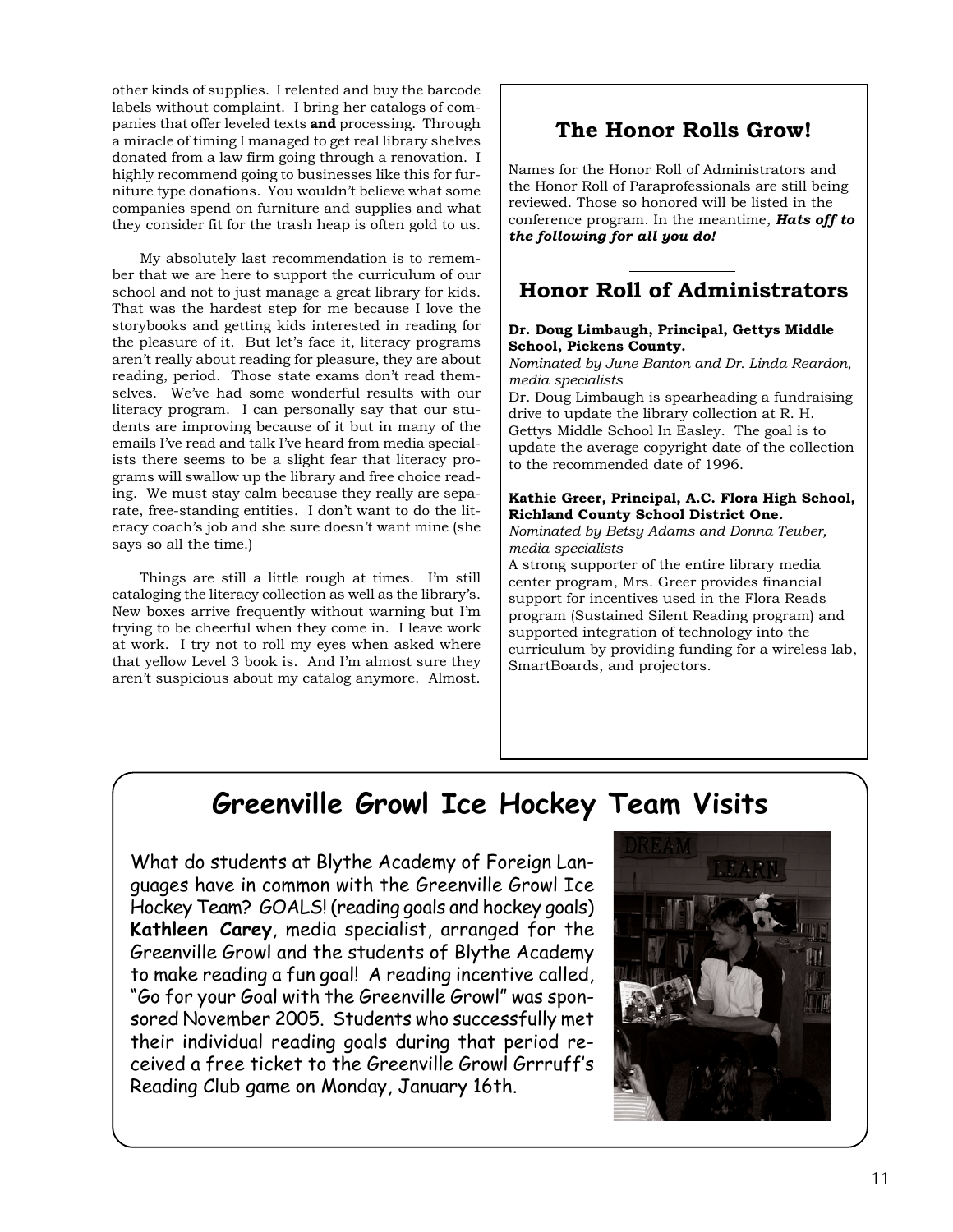# *The Care and Feeding of a Library Media Specialist*

Mary Jane Michels, Pauline – Glenn Springs Elementary School. *MichelMJ@spartanburg6.k12.sc.us*

The holidays are behind us and another year is ahead with a whole new stack of to–do lists just waiting for us. Before you tackle all of those collaboration projects, web design challenges and book talk opportunities, take a few minutes and put yourself first. Yes, put yourself ahead of all of those piles sitting on your desk and find out a few ways to care for yourself that will give you the energy to care for everybody else. Our profession is a giving one. We give our time and talent all day to teachers and students and rarely stop to think about where all that energy comes from. Just like batteries, we need to be recharged. Here are a few easy ways to incorporate taking care of yourself into your daily routine:

• Take a break, yes, a real 5- to 10-minute break where you are not helping someone else. Our brains and our bodies function best when they are fresh. Let those synapses rest for a few minutes. You'll be surprised at the new perspective you will gain. How can you accomplish this? Don't try to do this sitting in your office…you know someone will come looking for you with a question! Take a quick walk through the building. You'll get a change of scenery and a new outlook.

• Treat yourself like an athlete. In a way, we are. We stand, walk, bend, pick up and put away all day long. You need to be prepared physically for those challenges. Start the day with light stretches and some deep knee bends to loosen up. No equipment or special workout space required. Use your office chair for balance, use a wall to do standing pushups. A few minutes in the morning will help those muscles make it through the media center marathon.

• Hydrate, hydrate, hydrate. Our voices take a beating. We are a helping profession that loves to talk. Take care of your voice so it will be there when you need it. Water not only lubricates the vocal cords but also keeps the rest of our body from feeling the fatigue of the day. As you come into your building, fill a cup with water and refill it as needed. Studies show that drinking enough water also prevents headaches and helps ward off the dreaded afternoon snack attack.

• Let go of the "I'm the only one who can do that" syndrome. Yes, we know that that display or newsletter would look so much better if we had done it. But if we do everything then no one else gets an opportunity to shine. Share the spotlight with a volunteer, your assistant, another teacher. Of course the projects that we do are perfect. But only Mary Poppins was practically perfect in every way and we all know that she didn't really exist, right?

• Do something just for yourself. Knit, read, run a marathon, bike up a mountain, anything that is just for you. Yes, you will have to make time for this but if you don't put yourself at the top of your priorities, no one else will. As media specialists we want to put others first. That's what we do all day. Helping others comes so naturally to us that we sometimes forget about ourselves. We are important, too. It's not selfish to take time for ourselves; it's commonsense. Without that time, we will find it harder and harder to give to others. Like the emergency procedures on an airplane, put your own oxygen mask on first before you try to help anyone else.

• Indulge yourself every once in awhile. Enjoy that piece of dark chocolate, watch "My Name Is Earl", read People magazine, wear your PJs until noon. Pamper yourself with indulgences that put a little spring in your step. Having something to look forward to can help those long, cold weekdays become just a little more bearable.

So, with this second half of the year looming ahead of us, breathe in deeply, take time for yourself, fill your glass of water, stretch those arms and legs and run toward the finish line of May with no guilt allowed.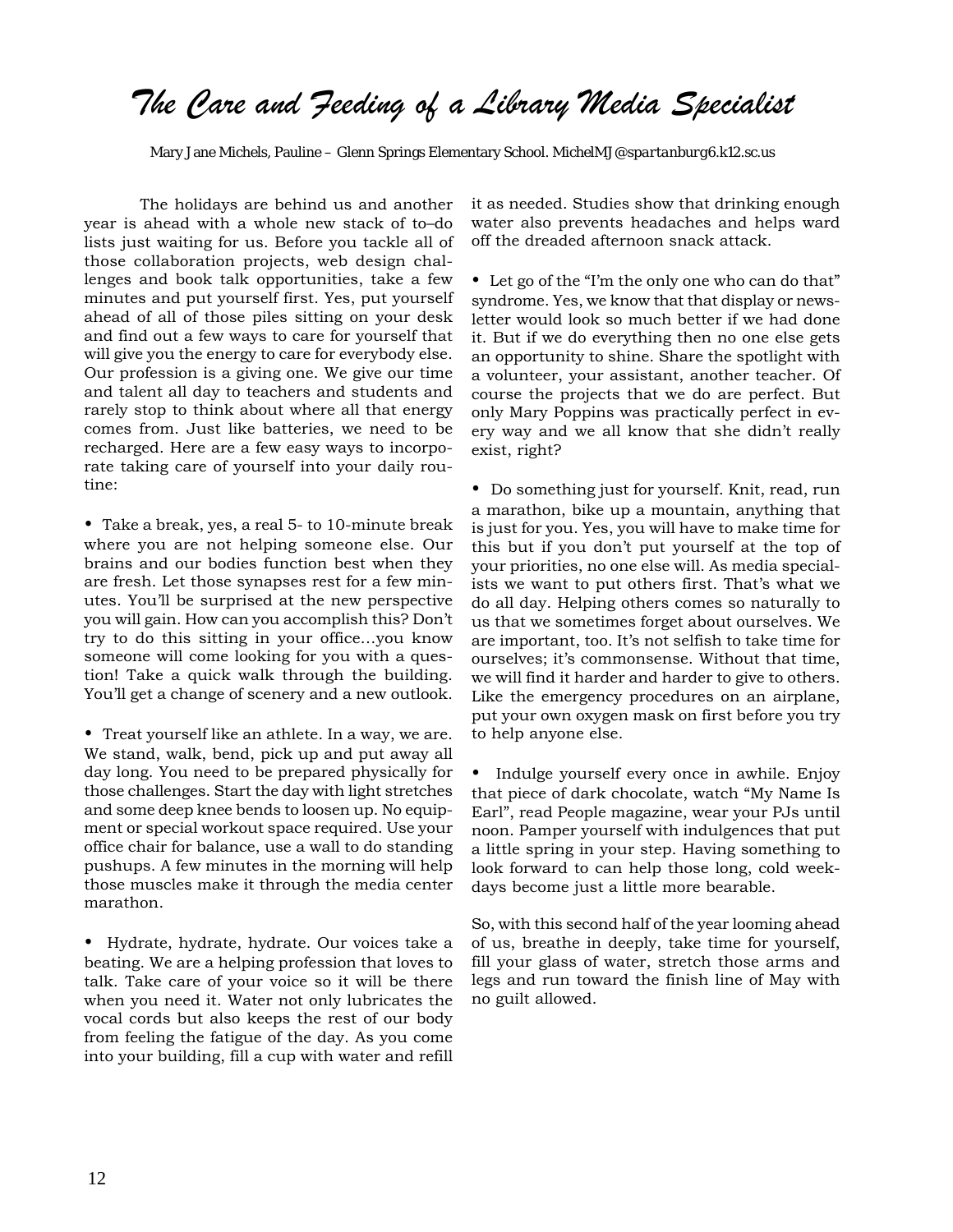# Fabulous Family Reading Night Forays

Betsy Long, Doby's Mill Elementary School, *longb@kcsd.k12.sc.us*

A couple of years ago, a working parent casually mentioned that she would love to have a period of time after school hours that she could visit the library with her son to read, check out books, and see how Accelerated Reader works. I agreed to host a Family Reading Night, although I must admit, I was less than thrilled about the idea. You see, I am a morning person, and I envisioned myself dragging around the room, staying late for a handful of parents and their children. Boy, was I mistaken! Little did I know that these events would prove to be so popular that we would quickly outgrow the confines of the library. I was shocked to find that offering such an opportunity (with very little effort or prior planning) would be so overwhelmingly accepted and amazingly energizing to this early-bird.

Starting with the first Family Reading Night, at which over 150 people showed up, it became apparent that I would need to make some alternate arrangements to accommodate the crowd. I began by asking parents to bring camp chairs, blankets, and/or pillows so that they could set up a comfortable "reading camp" in one of the hallways of the school. Now, students and their parents select books, check them out, and head to their base camp to read. They return the books they finish at the end of the night and take home the ones they don't. I also started selling Chickfil-A sandwiches or Papa John's pizza for supper at some Family Reading Nights. This was very easy to arrange, allowed parents to attend an evening event without having to worry about cooking a meal, and proved to be an easy fundraiser for the library.

This year I have begun to hold Family Reading Nights in conjunction with other events at the school. We have found that parents like being able to attend several school events in one night instead of having to come to school two or three nights a week or choose which events they can

and cannot attend. In August, September and October, I held "Family Walking and Reading Night," in a partnership with the P.E. teacher and school nurse. Families were invited to visit the school to walk on the school track, pick up literature on healthy living, and attend Family Reading Night. I fashioned an eye-catching display of health and fitness books in the media center. To make these events even more appealing, our School Improvement Council sponsors "No Homework Family Nights" on these dates so that families will be freed of those duties for the night. The music teacher and I are planning a "Storybook Sing-Along Night" for March, and a student "Poetry Family Reading Night" is in the works for April. Another idea that I'd like to try came from fellow media specialist, Mary Kay Hall, of Wateree Elementary School. She has recently hosted a "Streamline Family Reading Night." Students were encouraged to wear their pajamas to this event. She divided the audience into two groups (K-2 and 3-5, with their parents). The younger group went to the gym and watched the Streamline video, "Abel's Island," while the older group went to the media center and watched an age appropriate Streamline video storybook. After the short videos, the two groups reconvened in the cafeteria to read stories with their families and enjoy milk and cookies before heading home for the night. I look forward to trying something similar in the near future.

I have found that my school community enjoys these opportunities to get out of the house, away from the distractions of television, telephone, chores, homework, etc., etc. Parents are happy to see their children enjoying reading, and children are ecstatic to have their parents' positive attention. I relish seeing so many children and their parents enjoying the simple act of reading a good book. Family Reading Nights are a win-win situation for all involved, and I encourage you to host one soon.

### **Upcoming South Carolina Storytelling Festivals**

**Stone Soup**, April 21-22, Friday & Saturday in Woodruff. http://www.stonesoupstorytellingfestival.org/ **A(ugusta) Baker's Dozen**, April 21-22, in Columbia http://www.richland.lib.sc.us/baker.htm **SC State Book Festival**, February 24-26, Friday, Saturday, Sunday in Columbia. http://www.schumanities.org/bookfestival.htm **Spring into Literacy**, April 27, 6-8 p.m., Wren High School, Anderson. Storytellling, authors.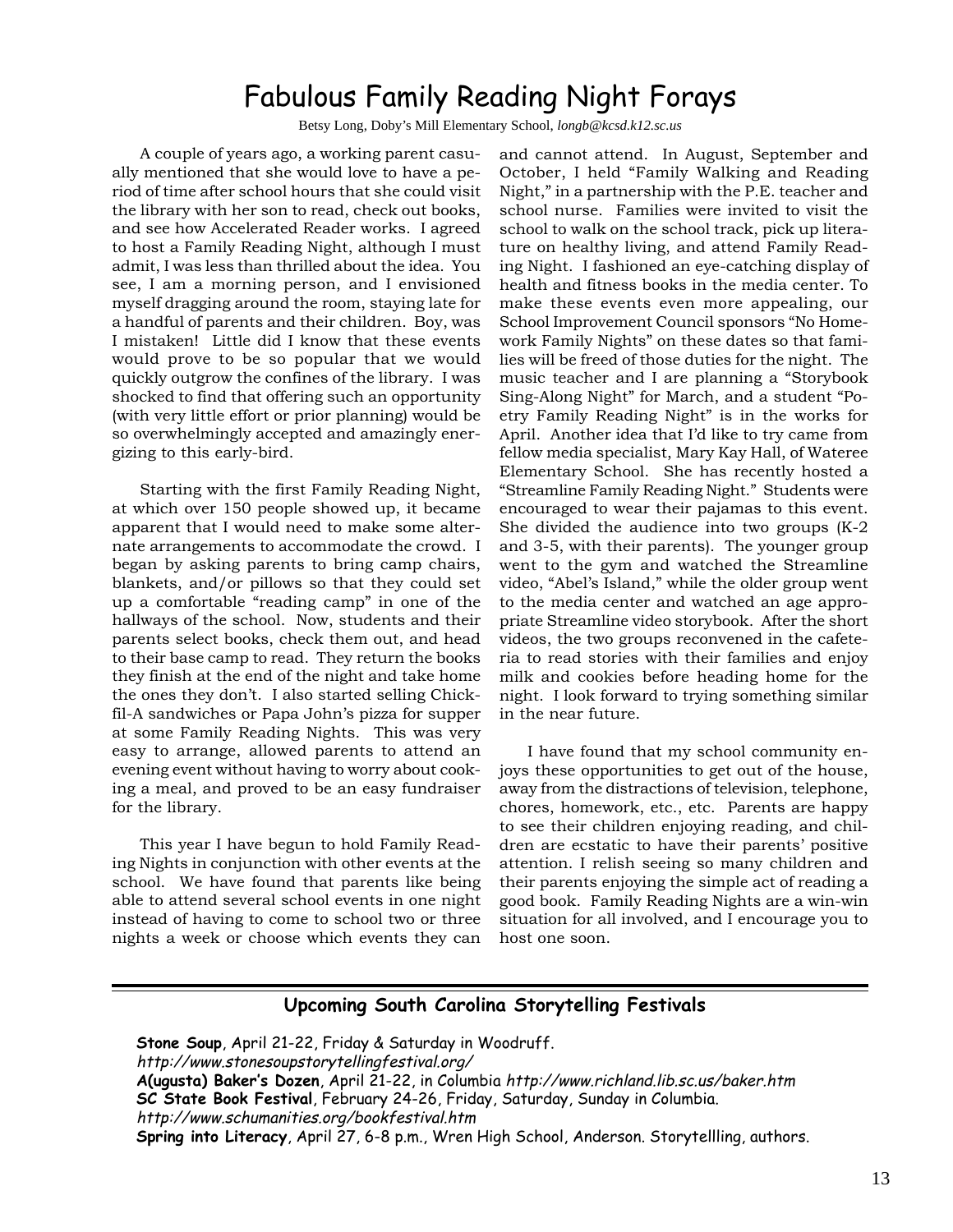# Grab Student Interest with I-Search!

Beth Hale, James Island Elementary School*Margaret\_Hale@charleston.k12.sc.us*

Are you looking for a way to address the South Carolina ELA standards for research and many more? Would you like to integrate the Big6 or other information literacy models into a project? I-Search is a great way to do just that, either collaboratively or on a smaller scale, with your fixed schedule classes. The concept behind the project is outlined in the book *I-Search, You Search, We All Learn to Research* by Donna Duncan and Laura Lockhart. The project can be adapted for any level and can be reduced or expanded to fit your needs. I have done this project for two years with a fifth grade class. This year, it was so successful, the two other fifth grade classes asked to do it too! The best part was that the teachers were encouraged by their students to try it . The other 5th grade teachers were hounded by their students to "do an I-Search like Mrs. Maguire's class!" How about that for PR?

Here's how we started. We created a step-bystep checklist with everything the students must accomplish to earn the two hundred points that this project was worth. (The teachers counted it as **2 test grades**!) The first step was topic selection; we conducted a whole class brainstorming session in which students listed 10-15 things that interested them. Next, students worked together in groups to whittle the number of topics down to three. Groups were instructed to evaluate the topics using the following criteria: *Is this topic too broad? Is it too narrow? Will I be able to find information in a number of different sources? Will it be hard to find information?* Each student then had a list of three finalist topics. The final topic selection was made with a home learning partner activity. Students were to discuss their three topics with a partner at home and together decide which would be the best one. This helped us build parent awareness of the project. With the final topic selected, students wrote a brief paragraph about why they chose it.

Now the students were ready for some real research! Students were asked to brainstorm 15 questions they wanted to answer about their topic. We modeled creating good research questions and taught the difference between yes/no and broad questions. We required students to complete note cards with source citation information. However, to make it easier, we created preprinted note cards

with blanks for the source information. These printed easily on unlined 4 by 6-inch note cards. We required students to use 5 different sources and complete 15 note cards. I used my fixed library class time with 5th grade to review using encyclopedias and non-fiction resources, and to teach students how to use DISCUS and online search strategies. However, students were allowed to use any type of resource. We encouraged them to interview experts, depending on their topic. One student selected purses. She had a hard time finding print sources, but interviewed her mother who designed and sewed purses (one of which I just received as a Christmas gift!). She and her mom even made an instructional video to include in her final PowerPoint. Last year, a student chose space and we looked up the College of Charleston Physics and Astronomy Department together and she and her mom found a professor who consented to a telephone interview. This project can really bring the community into the school and teach the students how information is available in the community. After completing all the note cards, students selected the best information and created an outline for their PowerPoint. They also created a complete source list. During the research and writing portion, all students were required to have a conference with either Mrs. Maguire or me. We used this time to check on progress and address any needs. We also provided help to all students with searches, finding information within the sources, and more. Students were given freedom in creating their PowerPoint presentations, but we warned that sounds and graphics had to be *relevant!* We also used this opportunity to teach students to use the clips online option in PowerPoint to find more relevant clip art, sound files, and photos without scouring the Internet.

Finally, students presented their finished presentations. All parents were invited and about 20 came! One student researched deer and her father, an avid deer hunter, brought a mounted deer head to show at her final presentation! We also invited our Teacher Coach, Principal, and Constituent District Superintendent, who also all came to watch. The students really wowed us with great information! I learned so much. Other students also took the presentation a step beyond with visual props or demonstrations. One student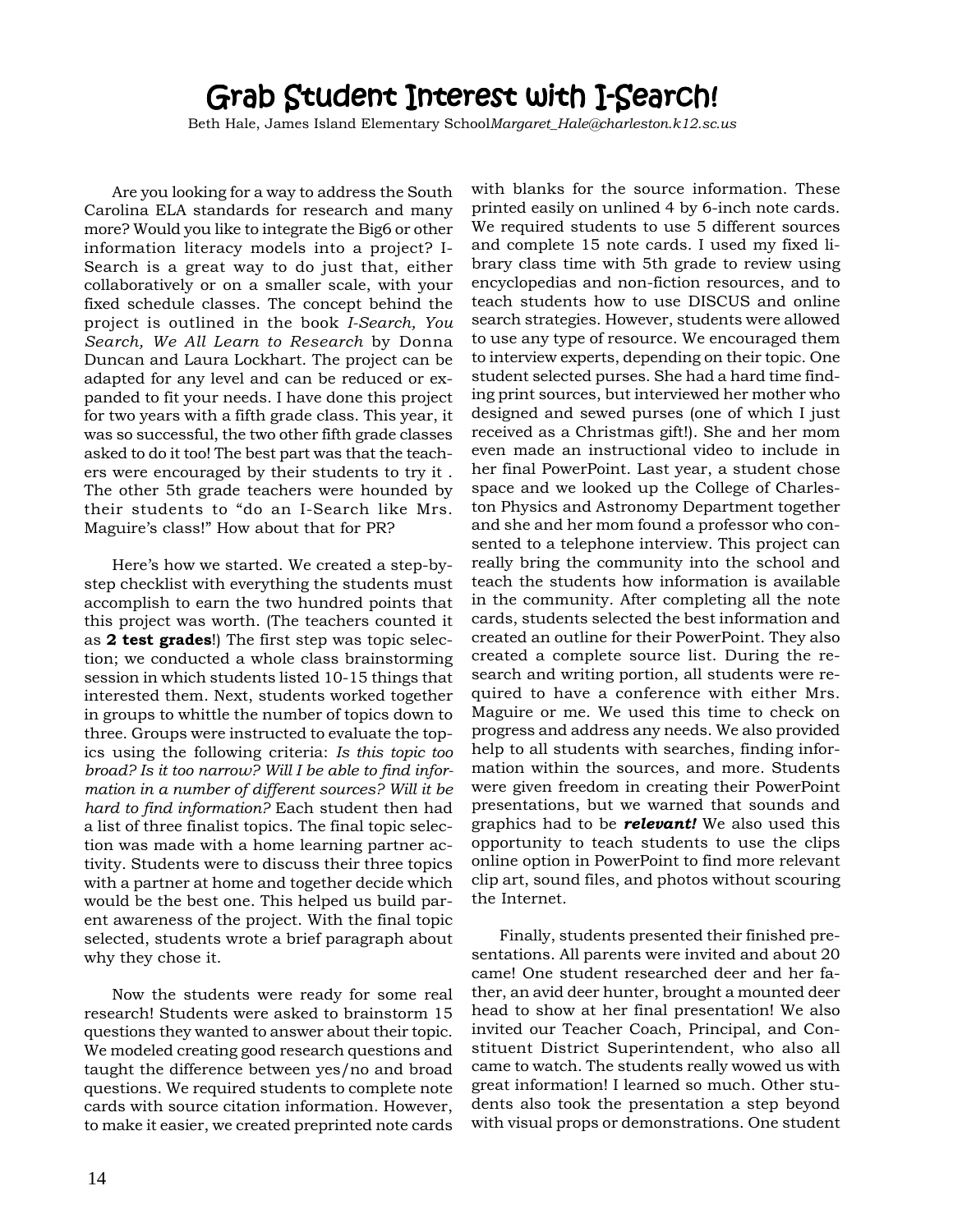researched chocolate and gave the class a sampling of the different varieties. Dark chocolate was my favorite! Another gave a demonstration of Irish Step Dancing.

After the whole project was over, we asked students to evaluate the project and the process with an anonymous questionnaire. We even asked the students to evaluate us as teachers and facilitators of the project (*gulp!!* – not for the faint of heart!!) This was the most eye opening part of the project for me. None of the students were rude, but they were honest. When asked if Mrs. Hale or Mrs. Maguire helped them during the project, one student responded "Not really, because I had my hand up for like an hour." Ouch, right in the gut! I know there are 25 of them and 2 or 1 of us, but when you hear that it makes you more aware of the service you give. Almost all students also reported that they needed more help using the Internet! And I thought it was their favorite!

This project is a long and tiring journey, but such a great experience for the kids. It teaches them that information relating to their interests is available in the media center and beyond. It also teaches them valuable research skills that they will take with them to middle school. The best part I have found of this project is that it is adaptable for student success at all levels. Our fifth grade class is very academically diverse and all students were successful. Some required a great deal of help, but they made compelling final presentations just the same. I feel confident in saying that all of my fifth graders can work through the research process from topic selection to final evaluation!

If you are interested in trying this project, I have posted all of my handouts on my school website at *http://jies.ccsdschools.com.* Just click on Media Center.

If you have any questions or want to share suggestions or ideas, please email me at *margaret\_hale@charleston.k12.sc.us*. I am sure there are others who have tackled the I-Search too. I would love to hear how you make it work. Happy Researching!

## **The 20th Annual A(ugusta) Baker's Dozen — A Celebration of Stories**

**A(ugusta) Baker's Dozen—A Celebration of Stories** will be held **April 21-22**. Sponsored by the Richland County Public Library and the University of South Carolina School of Library and Information Science, the event brings to life the world of storytelling and children's literature and honors nationally-known author and storyteller Augusta Baker. The two-day festival features storytelling for nearly 2,000 fourth graders on the grounds of the Robert Mills House on Friday morning and a public event on Saturday with regional and local storytellers. For more information:

http://www.richland.lib.sc.us/baker.htm or call (803) 929-3474.

Padgett S. Lewis, Richland County Public Library

# **Augusta Baker**



Born in Maryland in 1911, Augusta Baker received her degree in library science in New York and subsequently taught for a time. In 1937, she was Children's Librarian in the New York Public Library. By 1953, having discovered her interest in and great ability for storytelling, Ms. Baker was named Storyteller Specialist and in 1961 she became Coordinator of Children's Services for the NYPL. She served as a consultant to Sesame Street and finally retired after 37 years service with the NYPL. By 1980 Ms. Baker was in Columbia, South Carolina and was appointed Storyteller-in-Residence at the University of South Carolina which position she maintained until her death in 1999. The A(ugusta) Baker's Dozen is an annual tribute to her work.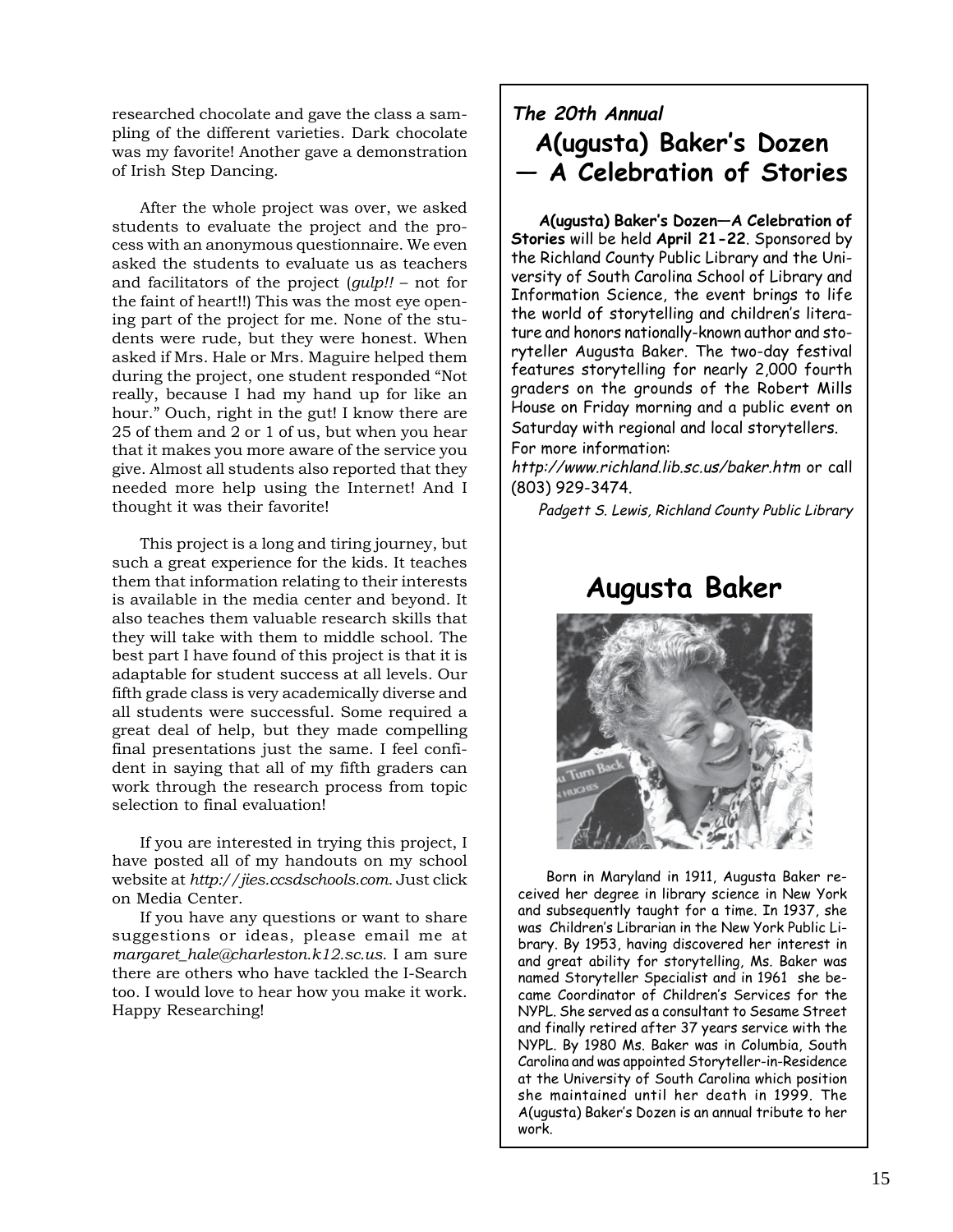# *Regional News Frankie O'Neal, Director*

#### **Region 1A.**

**ANDERSON COUNTY. District Two.** Students at Marshall Primary School, **Patsy Martin** LMS, are participating in a new morning news show, WMPS-TV Morning News. Each K-2 class broadcasts on the closed circuit system for a week. The new principal, **Dr. Kim Clardy**. then gives the announcements. **District 5. Martha Taylor**, library media specialist at McCants Middle School, has been named Library Coordinator for Anderson District 5. She replaced former library coordinator **Sally Wimberly** who is now a testing coordinator for Westside High School.

#### **Region 1B.**

**GREENVILLE COUNTY.** A few Greenville County media specialists have received awards due to some grateful, but "anonymous," students or parents. The following ladies will be included in the latest edition of *Who's Who Among America's Teacher*s: **Christy Batson,** Mauldin Middle**, Anne Edge,** Wade Hampton High**, Jennifer Garrett,** Mauldin Middle**, Nancy Mankin,** formerly at Blythe Elementary, **Jeanne Peak**, Bell's Crossing Elementary. **Gayle Forbes**, Riverside Middle School in Greer, was visited by nationally-known poet and performer **Glennis Redmond** in December. In addition to performing her poetry for each grade level, Ms. Redmond had a Q & A session with the members of the student writing club, The Writer's Block. She encouraged them to read and then read some more as one of the best ways to develop their own writing skills. After reading an article in a recent issue of *LMC*, **Sandy Bailey** and **Tami Ferguson**, Northwest Middle, decided to create *The "Panthers Read" Book Nook*. The fiction section of the media center has been revamped and arranged by genre. The students love it and so do the teachers, as they see more students reading and locating books that they are interested in. The rise in circulation statistics during the first month of "operation" was terrific! **Spartanburg County. District 2. Heather Kanipe** had author **Dave Sargent** and his dogs visit Oakland Elementary in December for presentations and autograph sessions. Heather was included in the 9th Edition of *Who's Who Among America's Teachers (r), 2004-2005*.**Spartanburg 6.** Faculty, staff, and students at Dorman High School spent a day in November with story teller **Tim Lowry** who enthralled everyone with American short stories along with some Gullah tales.

#### **Region 2.**

**Abbeville.** Abbeville High School's LMC underwent a face lift. The LMC was painted, carpeted, received new furniture including a circulation desk and new lighting. **Greta Flinn** is LMS there. **Laurens 56.** The M. S. Bailey Elementary School library in Clinton, **Janice Meeks** LMS, has received two grants from the Wal-Mart Foundation. The first grant was awarded for \$500 and is to be used for the purchase of library books. The second grant was for \$2000 and is to be used to purchase incentives for the two reading incentive programs at the school, Explore New Worlds for grades K-2 and READO for grades 3 through 5. **McCormick**. **Lyn Wolfe**, McCormick Elementary/Middle School Media Center has just completed his first year in his

new facility and the first full year of flexible scheduling for 3rd through 8th grades.The media center serves the three-year old Montessori kindergarten students through the eighth grade. **Saluda.** Saluda Primary Media Center is thrilled to have a new mural by **Joe McKinney.** The forest library features a bear, fox and owl all reading. They hope to continue the mural around the library by summer. Check out their website soon to see a picture of it.

#### **Region 3.**

**York 3.** Northside media specialist **Cathy Nelson** hosted a Christmas celebration with the story *How the Grinch Stole Christmas* as theme. A special guest performance of the "Grinch Song" was presented by local opera specialist **Kris Irmeter**. Attendance was based on individual goals for literacy set by the students themselves.

#### **Region 4A.**

**Lexington 4:** Swansea High School raised \$100.00 for the Louisiana Library Association for the LLA Relief Fund. **Pam Livingston**, LMS, is very proud of her school and the students who helped make this donation.

#### **Region 4B.**

**RICHLAND COUNTY. District One.** Author **Jack Gantos** visited Nursery Road Elementary in February. **Elisbeth Hall,** media specialist at Brennen Elementary in Columbia**,** is an adjunct instructor of children's literature at USC. Congratulations to **Carolyn Masek** and **Susan Adams**, who achieved National Board Certification. **Lexington 5**. New National Board recipients: **Angie Bardin**, Chapin Elementary; **Marilyn Gramling**, Ballentine Elementary School; **Mary Haddon**, Dutch Fork Middle School; **Lisa Wilkins**, Irmo High School. **The South Carolina Young Writers Conference** for students in grades 3- 12 will be held at Ballentine Elementary on Saturday, March 25, 2006. This conference is partially sponsored by SCASL.

#### **Region 5A.**

**AIKEN COUNTY. Eva Bennett**, A. L. Corbett Middle School in Wagener, received National Board Certification. East Aiken Elementary School has had two recent author visits. Author **Mary Triola** described her books in the "Magic of Merlin" series and played the harp for students in grades K-5. Students from grades K-2 heard author **Eddie Bowman** ("Chester Drawers") sing songs from his Silly Songs series and talk about the importance of good character. **Mary Lou Wallace** is the LMS at East Aiken.

#### **Region 5B.**

**Wendy M. Blevins**, Carver-Edisto Middle School, was selected to be among Who's Who Among America's Teachers. She also coached the Edisto High School JV Volleyball team to an undefeated season.

#### **Region 6.**

**KERSHAW COUNTY. Alice Brice** at Baron DeKalb Elementary has begun a Poetry Break where students arrive in classes right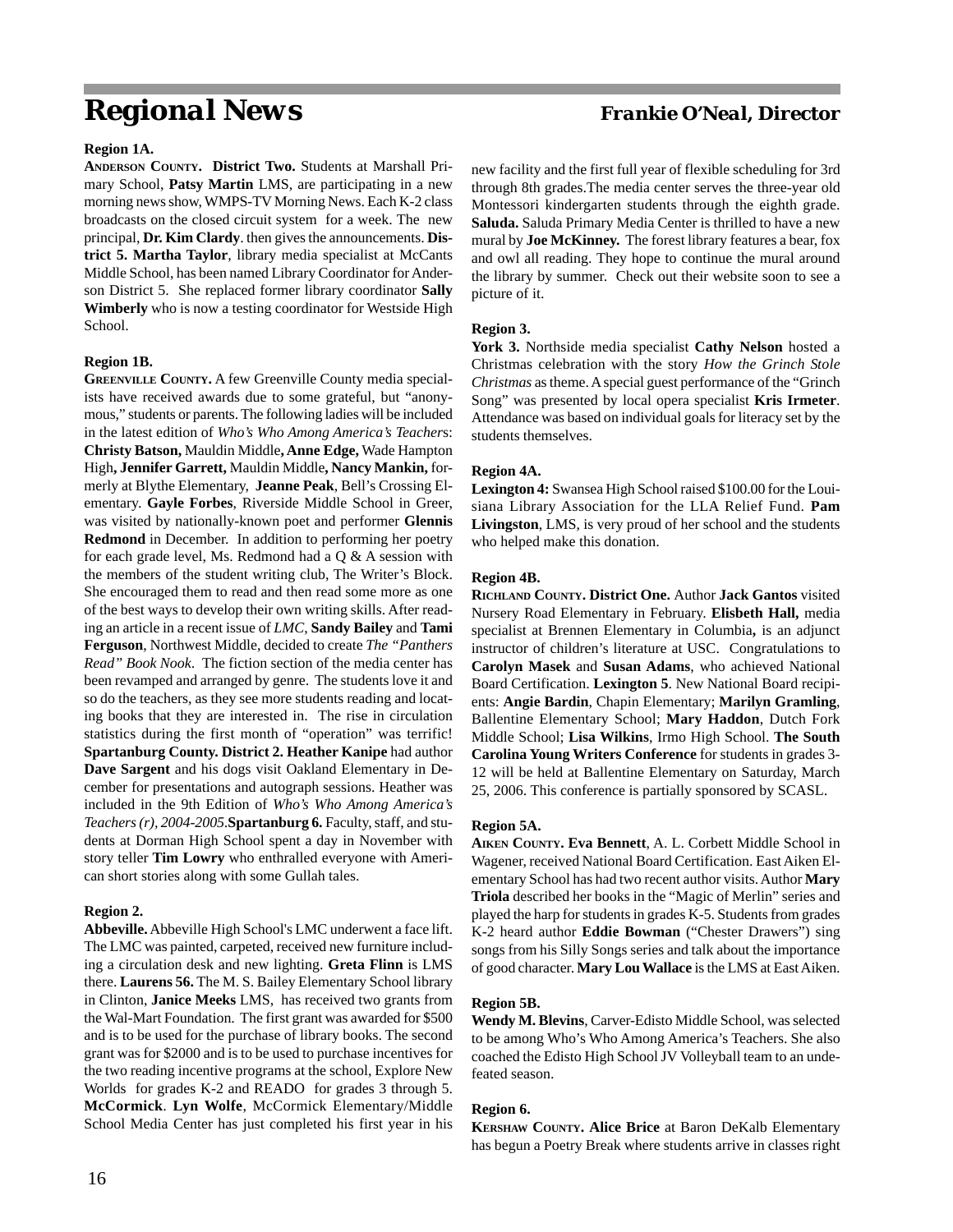after the morning news show to read a poem to a class. Camden Elementary sponsored a holiday book drive where students brought in used books in hopes that every child would get a "new" book to take home for Christmas. **Betsy Long** at Doby's Mill Elementary received a grant that was used to purchase IPODS. Students began a walking and listening to a book-ontape program. **Kitt Lisenby**, Mt. Pisgah Elementary, sponsored a Celebrity Reader Day during National Children's Book Week. Among the forty-five local and state "celebrities" who visited the school and read to students were **Senator Vincent Sheheen**, former USC quarterback **Steve Taneyhill**, and SC State Department Director of Library/Media Services **Martha Alewine** as well as doctors, lawyers, district office personnel, and school board members. **David Hardee** sponsored a "Food for Fines" promotion from Thanksgiving to Christmas. Students donated canned food that was distributed to needy families in Kershaw County, and their fines were forgiven.

#### **Region 7.**

**DARLINGTON.** Southside Childhood Center, kindergarten ages 3-5, became the Polar Express December 21st. All classes read *The Polar Express* and worked on related activities. The children dressed in their pajamas for the journey. Faculty and staff dressed as the elves, cooks and other characters from the book. The principal, **Mrs Toney**, was the conductor. The children were served refreshments as they took their trip to the North Pole. Each child received a "gift of Christmas"—a jingle bell. **Mary Gibbs** is the media specialist at SECC. **Florence District 1. Amy Rhodes**, Briggs Elementary, has announced that **Sayumi Ikeda** was selected by the South Carolina State Board of Education to receive the 2005 Silver Volunteer Award. Sayumi is a media center volunteer at the school and she promotes student achievement by reading with individual students, volunteering in the media center, and sharing Japanese culture with students and adults. Carver Elementary School hosted two performers from Poetry Alive! in November. The interactive presentation reinforced concepts of rhythm, rhyme, and emotions found in poetry. Carver was also visited by the Cocky Express on December 15th. ETV's character, Dooley, and USC students brought the message of literacy and a special book gift for all first grade students. **Debra Heimbrook**, media specialist at Carver, received National Board Certification in November. **Jan Chatlosh**, Lester Elementary, coordinated a poetry unit for third grade students that included listening to, reading, viewing (using United Streaming) and writing poetry. The unit culminated with a group of students from South Florence High School who worked with the third graders to write original poetry based on what they had learned. **Florence District 3**. **Laura Ward**, J. C. Lynch Elementary School, earned her MLIS degree from Northwestern University in North Carolina. J. Paul Truluck Middle School has received the Palmetto Silver Award. **Gayla Williams** is the media specialist and **Laura Hickson** is the principal. **Dillon 2.** Stewart Heights Elementary hosted author **Lynn Floyd Wright** in November. She talked about the writing process and she used some of the eight books that she has written as examples.

#### **Region 8.**

**HORRY COUNTY. Nancy Nelson**, Carolina Forest High School,

reports that the Library Media Club and the English Honor Society joined forces to conduct a Gulf Coast Collection. A total of 2,317 items were collected. The conference room was filled with books, CD's, toys, school supplies, and canned goods. They were distributed to the 110 families who have resettled in Horry County. Earlier, the entire school participated in a fund drive for the hurricane victims and raised \$3,239.15. **Stella Carmody** reports that **Kim Brown**, sister of **Marc Brown**, author of the Arthur books, visited Forestbrook Elementary. She is the model for D.W. in the Arthur books, and discussed the writing process with students. **GEORGETOWN COUNTY.** Congratulations to **Jean Power** at Georgetown High School, and **Donna Owen** at Carver's Bay High School, for earning National Board Certification. **WILLIAMSBURG COUNTY. Mary Montgomery** is the new libary media assistant at Kingstree Elementary.

#### **Region 10.**

**BEAUFORT COUNTY. Mary Hope Roseneau** is the new district coordinator of media and technology services. **Debbie Rhoad** from Bluffton High School retired in December, and **Audra Alexander** will be assuming this position on a part-time basis while still at Beaufort High. **Paula Baughan** is the new media specialist at McCracken Middle School. **Doug Smith** received a grant from Northern Beaufort County Education Association to study the waterfront. He is the media specialist at Beaufort Elementary School, which is located quite scenically right on the Beaufort Bay. **Rebecca Compton** and **Anne Carver** spent the holidays on a wonderful trip to Europe, and visiting **Jeannie McNamara**, former Beaufort media specialist and USC library school professor. **Leah Roche**, media specialist at Beaufort High, spent several weeks in Japan as a participant in the Fulbright Educator program. **Carolyn Jenkins**, media specialist at Hilton Head High, is now Dr. Jenkins, receiving her degree from USC in December.



A baby girl to **Heather Dennis**, Carver's Bay Middle School, Georgetown.

A baby girl to **Joye Taylor**, Hollywood Elementary, Saluda.

**Janet Drafts Boltjes** has an article published in December's edition of Knowledge Quest, Journal of the American Association of School Librarians.

 $\begin{array}{ccccc} \psi & \psi & \psi \end{array}$ 

**Edna Bedenbaugh**, the first Media Specialist of the Year honored by SCASL, spent some time at Lexington Medical Center recently. She is at home now, improving slowly. Let's all wish "Miss Edna" a return to better health in 2006!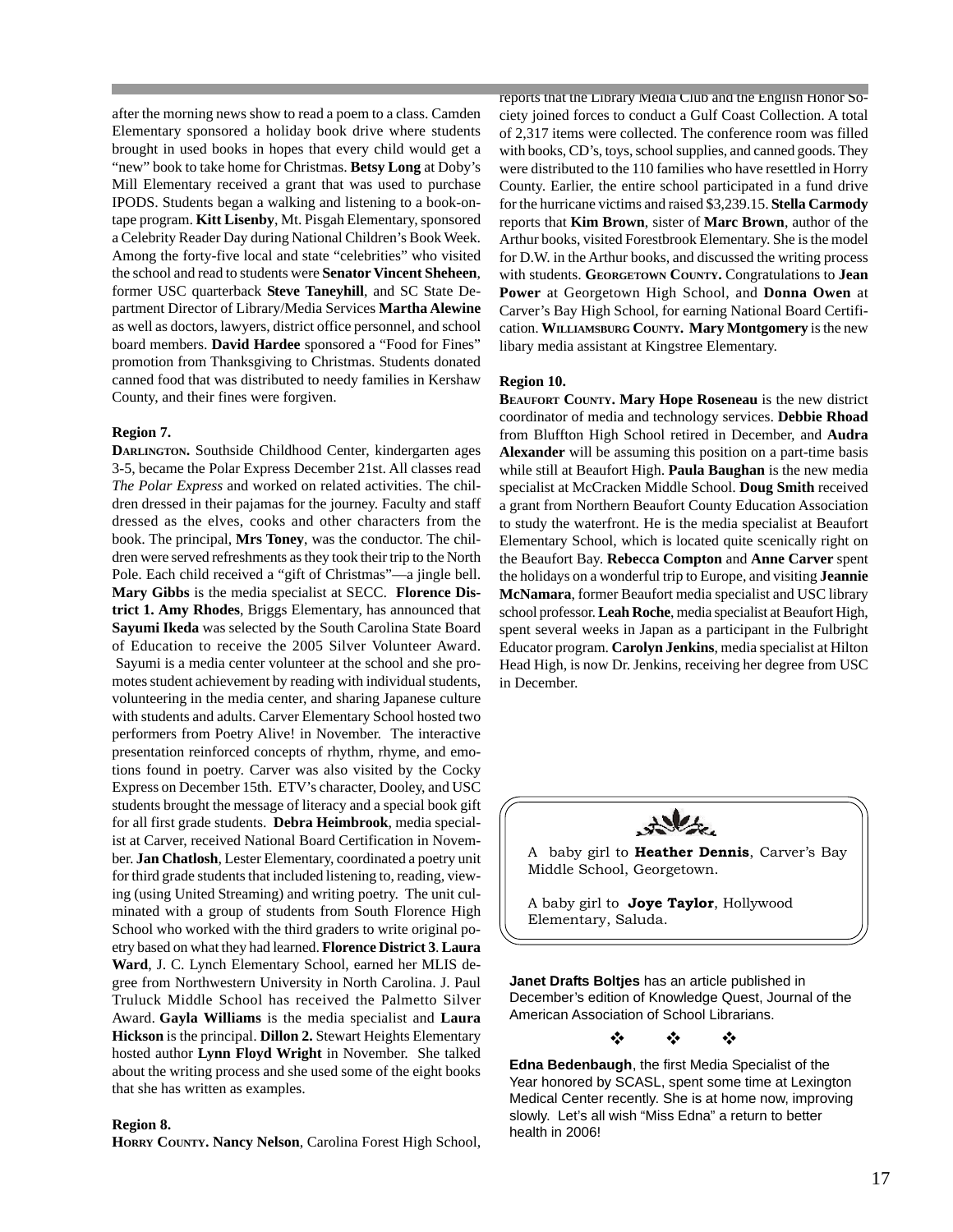# **South Carolina Cares!!**

Members of the library community in South Carolina have made major efforts to assist fellow librarians, public and school, who were left without facilities, books or materials after Hurricane Katrina swept through the Gulf area. Some of them lost their homes and/or their personal possessions. Realizing the need, school librarians hastened to collect books, book vouchers, donations, and money to help these victims try to restore some normalcy to their lives. You saw the listing in an earlier Messenger of assistance given by many schools in our state. As you read the Regional News, you will note that several more schools, guided by their media specialists, took steps to help their neighbors. They all deserve more recognition than they will receive. But we thank them all and those who suffered the devastation of the hurricane will always be grateful.

From the South Carolina Association of School Librarians to those who made the effort, a most sincere and profound Thank You.

### Here is the story from Teri Puryear of the efforts of her school to help out victims of Katrina.

My library assistants and I just returned from Ocean Springs, Mississippi, where we delivered 20 boxes of books and approximately \$2500 to Oak Park Elementary and Ocean Springs Middle Schools. The books and money were donated by schools in Lexington District One. There was also a box of books donated by the SCASL Picture Book Committee. While in Mississippi, we toured the area and saw first-hand the devastation. People literally lost everything, including Charlene Cherota, media specialist at Oak Park Elementary. She and her husband lost their home and all of their furnishings, photographs, clothing, etc. They also lost a car and three pets. Now they're having to deal with the insurance company which is giving them the run-around. There are stories that you wouldn't believe of what the folks down there continue to go through. Please continue to keep them in your prayers.



Alicia Jenkins and Lynn Buchanan (Media Assistants at Lake Murray Elementary, Lexington), Teri Puryear (Media Specialist at Lake Murray Elementary), and Charlene Cherota (Media Specialist at Oak Park Elementary, Ocean Springs, Mississippi)



The terrible devastation wrought by Katrina.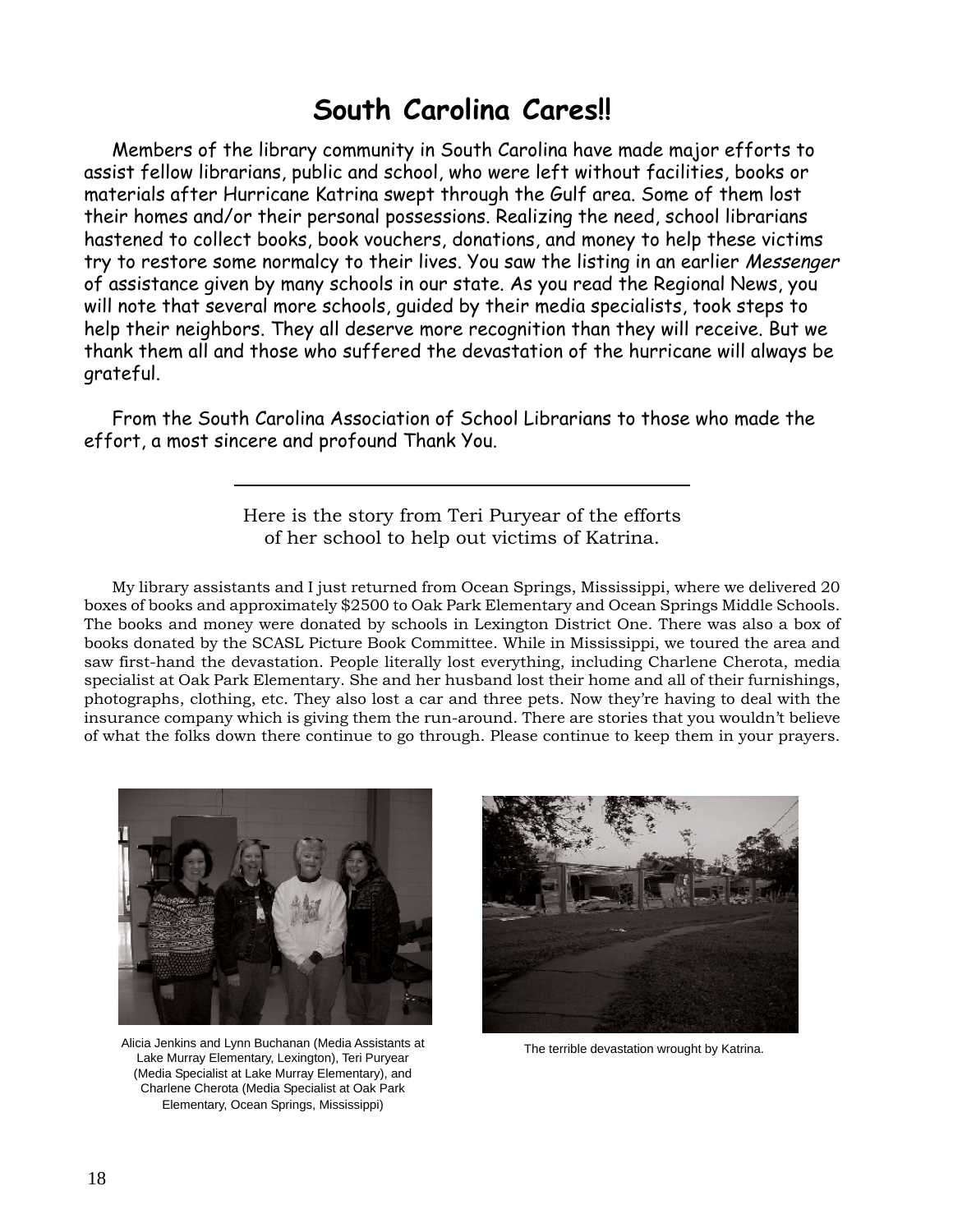# **Using Photography to Enhance Your Environment**

Lynda Lee, Manning High School, *llee@clarendon2.k12.sc.us*

Ten years ago, quite by accident, I stumbled into a way to personalize my library and involve students at the same time. It began when I was looking over photographs I had taken at a school tennis match. My daughter, Kate, who was on the team, had spent her off the court time studying for a math test. I had photographed that moment as her mom, but when looking at the photograph of a student in team tennis dress doing school work, I saw more. There was already a growing collection



of ALA's wonderful "READ" posters in the library. I decided to begin a more personal line of posters. I had the photograph of my Kate enlarged to 20" X 30", and added a printed notation across the bottom that said, "Read. Succeed." Later, it occurred to me to print it on a transparency. Sometimes I match the font to letters already evident in the photograph being used. From that first student activity poster grew a whole gallery of students representing various school activities holding a book and promoting reading. Even a teacher or two has posed for a reading poster over the years. I've also been able to snag reading photos of visiting college coaches, and while Kate was a student at USC she arranged a photo shoot for me with Cocky on the Horseshoe. Since I've yet to be able to get a reading photo of the Clemson tiger, I took a picture of a tiger at Riverbanks Zoo, enlarged it, and snuck a book under his paw.

Another way that I utilize student photos is to photograph students

who earn a full college scholarship or excel in some other way (ex., becoming part of a NASCAR team) upon leaving the high school. Those are enlarged to 11" X 14" and hung over the checkout desk. They are very popular with my students.

One thing I've learned is that you can use animal photos to make a point for you without hurting anyone's feelings. I used my dog as a model for how not to treat a book. He really enjoyed chewing up the bird book during his photo shoot. A close-up shot of an elephant at Riverbanks Zoo helps to remind students to remember to return their books.

Photographs taken at Darlington Raceway and Huntington Beach decorate my office and serve as easy conversation starters with my students. Since my library has no external windows, I enlarged a beach photo to create my own window.

Of course, my older photographs were done with a 35mm camera, but now I'm reveling in a digital world. The library has a good digital zoom lens camera, and last summer for my birthday I treated myself to a digital camera body that uses lenses that I already had at home. Now I use photographs on thank you notes, announcements, bulletin boards, etc.

Using photography in the library has helped to make it feel like home.

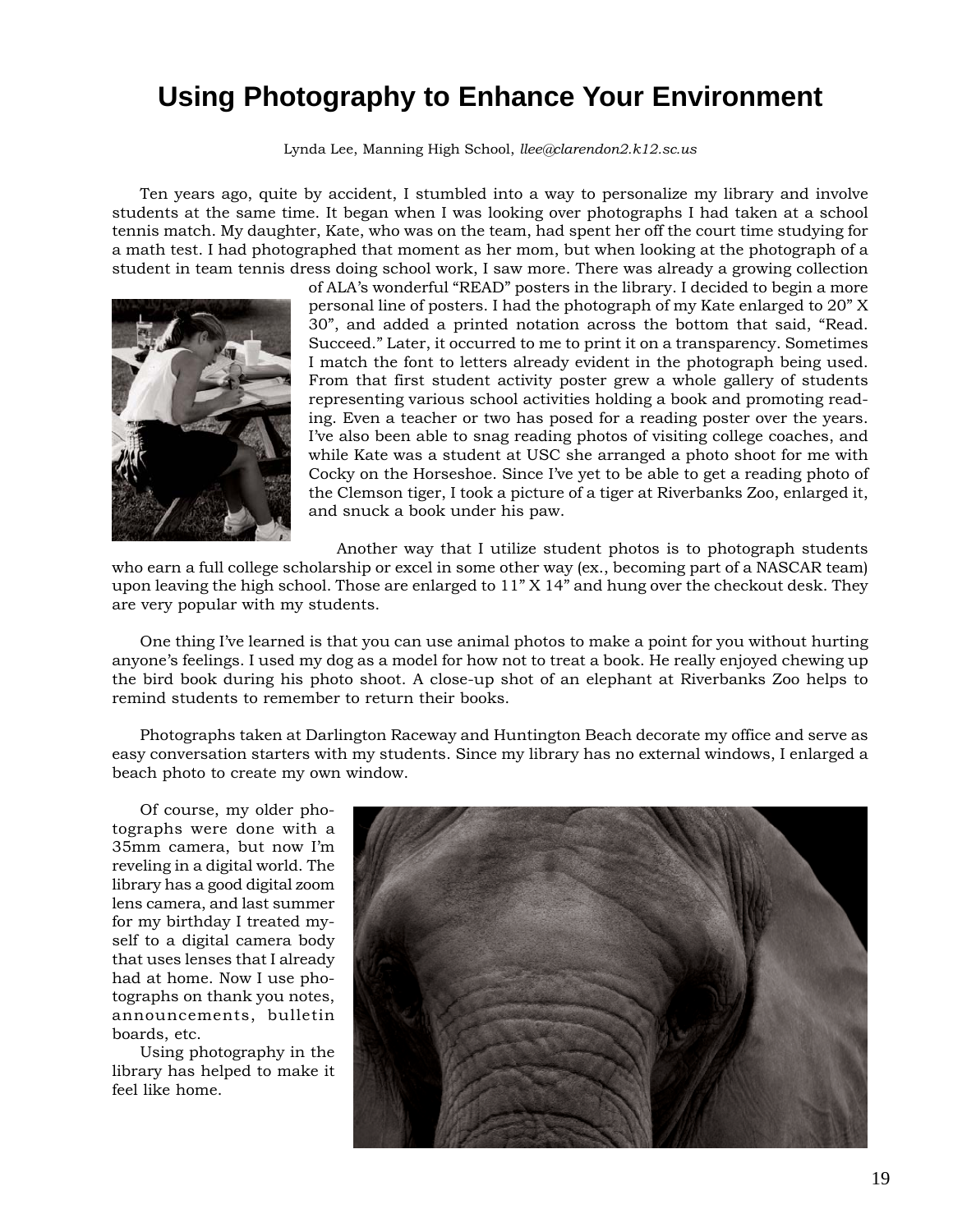### **It's on the Web!! Social Studies, Leading the Way to a New Standard**

Catherine Nelson, Instructional Technology Chair, *cnelson@rock-hill.k12.sc.us*

Recently there has been a thread on our SCSL listserv about the new Website for Social Studies. The site which is available at *http://www.sctlc.com/ ss/soc/* is a supplementary site that does much to enable teachers to align resources to the South Carolina Social Studies Standards—the newly revised ones. Since there seemed to be some interest in this site and what it offers, I thought it was a timely topic from the SCASL Instructional Technology Committee. It is known simply as the Social Studies Academic Standards Support Site. Authored by many in our state, it has come to fruition under the guidance of our very own former State Department of Education social studies guru, our "Palmetto Guard" as his email address attests, James Bryan. Many knew him as the Social Studies Coordinator in the Office of Curriculum and Standards from our State Department of Education. He frequently responds to queries on the list, and is passionate about improving instruction in the area of social studies. He thinks of us as his best instructional partner in furthering literacy!! But James has taken a new direction in his career path. He is now working as an independent educational consultant and as a sales representative for Pearson Scott Foresman.

In considering the site and the questions that seemed to be popping up on the listserv about resources that supplement the newly revised Social Studies Standards, I was happy and delighted to share my knowledge of the South Carolina Social Studies Supplemental Site on our list. In responding to queries about resources, I found there were MANY who didn't know about the resource.

How did I become familiar with it? I frequently used Bryan's recommended lists to supplement social studies when I was filling orders, and needed a few more resources. It was late May, and I had to spend \$\$ by the end of June or lose it. I remembered the lists from Martha's monthly SLMS news. So when I looked for a list, I stumbled across the South Carolina Social Studies Supplemental Site. Since I was in a hurry to spend my money, I simply bookmarked it to review better later on. I found an old list, and spent my money like any good steward of school money.

Upon coming back to this resource, I found that it was much better than the lists of books that supplemented the social studies standards. I found a Website that was truly fleshed out to teach the newly revised Social Studies Standards. At first, though, I did not understand the site and its layout. I even initially dismissed it, thinking how redundant to have a new Web page that simply listed the new standards, since the SDE site already did that. I was wrong! For that reason I am using this article to RAVE

over this site, and explain how to maneuver through it so you don't make the same mistake I did. I want to give you a path to follow. Then I'll tell you a little about its creation, plans for the future, and its IM-PACT on other curriculum areas as well.

#### **Growing pains!!**

As I admitted before, I was initially unimpressed with the site. Its claim to fame was that it was "supplemental" for the Office of Curriculum and Standards, and for social studies. In looking at it the first couple of times, I rolled my eyes, and thought to myself, Why in the world do we need another way to list the standards? I could even copy and paste them in a word document, and format them to my own heart's desire. I truly thought the site was redundant!

#### **Confession time now.**

 In October, I went to USC-Lancaster to an Olde English Consortium meeting for media specialists in that region, and there were many sessions we could choose to attend. The main session I wanted to attend was full, so I had to pick another and I selected the StreamlineSC session, even though I felt that I knew the resource inside and out. But I must say it wound up being one of the best sessions I attended the whole day! My second choice is how I became aware of the South Carolina Social Studies Supplemental Site. You see, the session was led by Dean Byrd and Carole Poole. Most of us know Dean from StreamlineSC; Carole works out of the SDE Office of Curriculum and Standards. She was there to emphasize the effectiveness of using the United Streaming resources, and also to point to other online tools that truly help teachers understand and teach their standards. They both presented their content very well. I was familiar with this resource, but not to the degree they showed me.

#### **Visiting the Site**

The site, available since February 2005, is set up in frames. Along the top is the name "South Carolina Social Studies Academic Standards Support Site" with the navigation buttons down the left hand side of the page, leading visitors to a home button, and then each grade and content area of the social studies standards. There is a lot of information on the formation of the site on the home page for anyone who wants to spend time reading it. I found the site was put together by James Bryan, while working in the Office of Curriculum and Standards, and 12 leading social studies educators, many of them affiliated with one or more of the state social studies organizations. The brain behind the site, though, is prima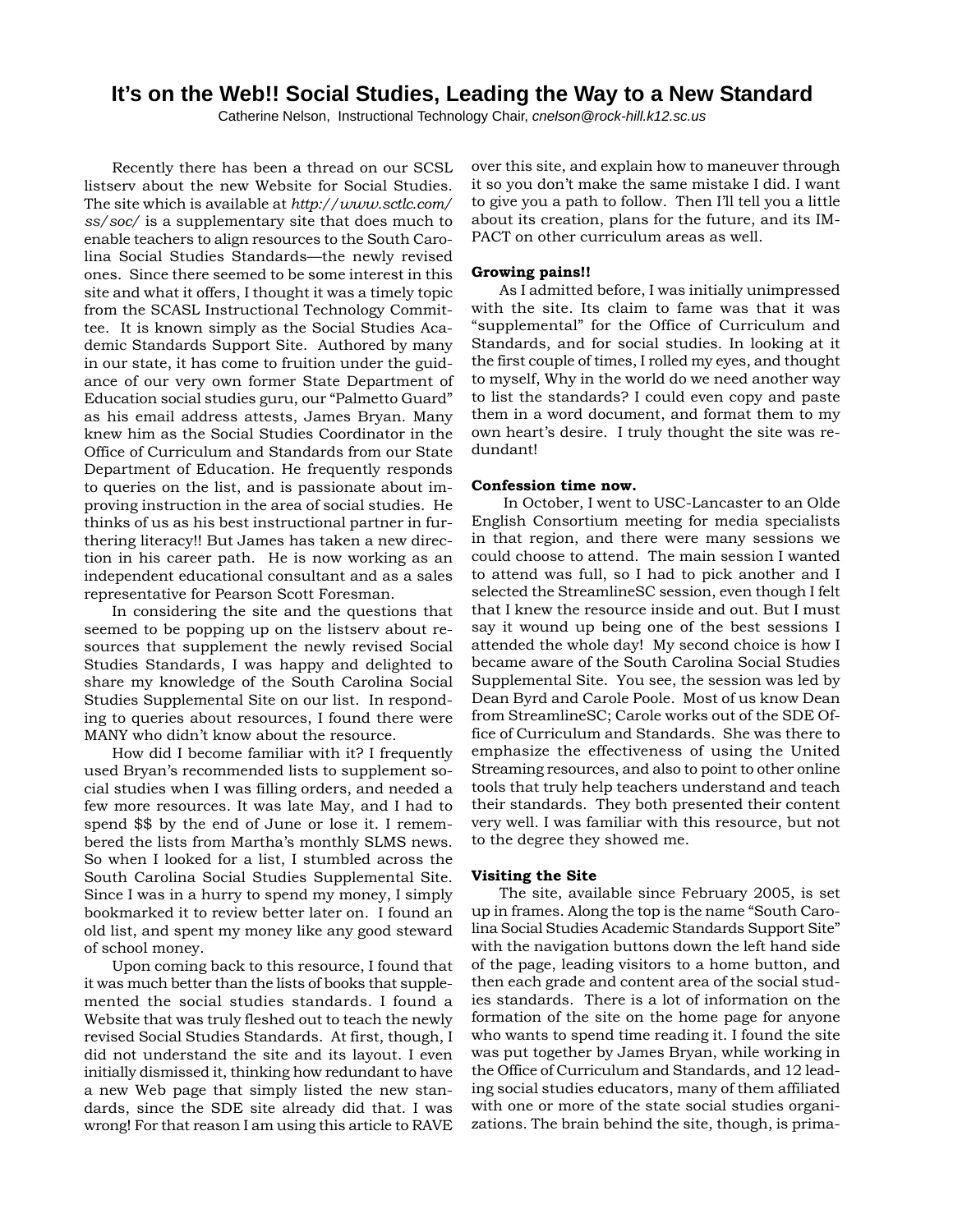rily James Bryan, whose ultimate goal was to give teachers guidance in understanding the standards. Our SDE wanted districts to do that primarily, but James felt it was important, and eventually was granted time and funding to put together the valuable resource.

When a visitor clicks on the left navigational area for a grade or content area, the frame in the center where "introduction" is currently located changes to that grade or content area's information.

Visitors are provided with a synopsis of the standard. On the right is a list of the specific standards in numerical order, and this is where I failed to realize the first time what the site had to offer. Upon clicking a specific standard number, a wealth of information is provided to help understand and teach this standard. Listed on the site, is a brief description of what the standard is to teach in lay terms, followed by suggested vocabulary, suggested literature, streaming video resources, Web sites, a pacing guide, and even assessment suggestions. This is true for every grade and content area. Clicking on the "indicators" link will provide even more information and resources.

#### **Make some inroads!**

When I showed this to my teachers at my school, of course, they wanted me to order every book, film, and resource I could, and help them find the resources to utilize with their instruction. The site opened the door wider for more collaboration to take place as well, as my teachers wanted me to look and then tell them to save time. We developed Webquests, treasure hunts, and stockpiles of lesson plans for topics and research projects just using this resource. If you are in need of "winning over" a difficult to please teacher, especially one who teaches social studies, sit down and share this resource.You will have a BEST FRIEND for life, I promise. It is that powerful and that helpful. Full to the brim with supplemental resources for teaching!!

#### **Where is this resource? Follow the well worn path!**

So now to explain how to find it. The address is *http://www.sctlc.com/ss/soc/.* Type it in and you will find it. You can also access through the State Department of Education at *www.myscschools.com.* The path? Okay:

SDE *(www.myschools.com)*, Office of Curriculum and Standards, Social Studies, Academic Standards Curriculum Support (very first link on this page!).

#### *(Continued on the next page.)*

#### **How often will it be updated?**

The plan was to continuously update it but with changes in that office, that is on hold at this time. The first major update was planned for June 2006, and it was to be a field experience guide. (The plan was to provide a map of the state and when you "roll

# **SCASL Leadership Institute 2006: School Library Media Advocacy**

#### **Thursday, June 15, 2006 from 9:30 – 4:30 at the Columbia Metro Convention Center**

The institute will be limited to 100 SCASL members. SCASL Regional Network directors and district contacts will be key participants in this major initiative!

Be part of SCASL Legislative Advocacy — you can make a difference for school library media programs across South Carolina! Jim Johnson, SCASL legislative consultant, Martha Alewine, and special guest speakers, will provide training.

- Participating in the SCASL Legislative Initiative
- Learning how government works
- Connecting with decision makers
- Getting the most from the S.C. Legislative Handbook
- Framing and delivering your message
- Incorporating the personal touch
- Encouraging others to advocate for our school library media programs

#### **Mark your calendars now for this exciting event!**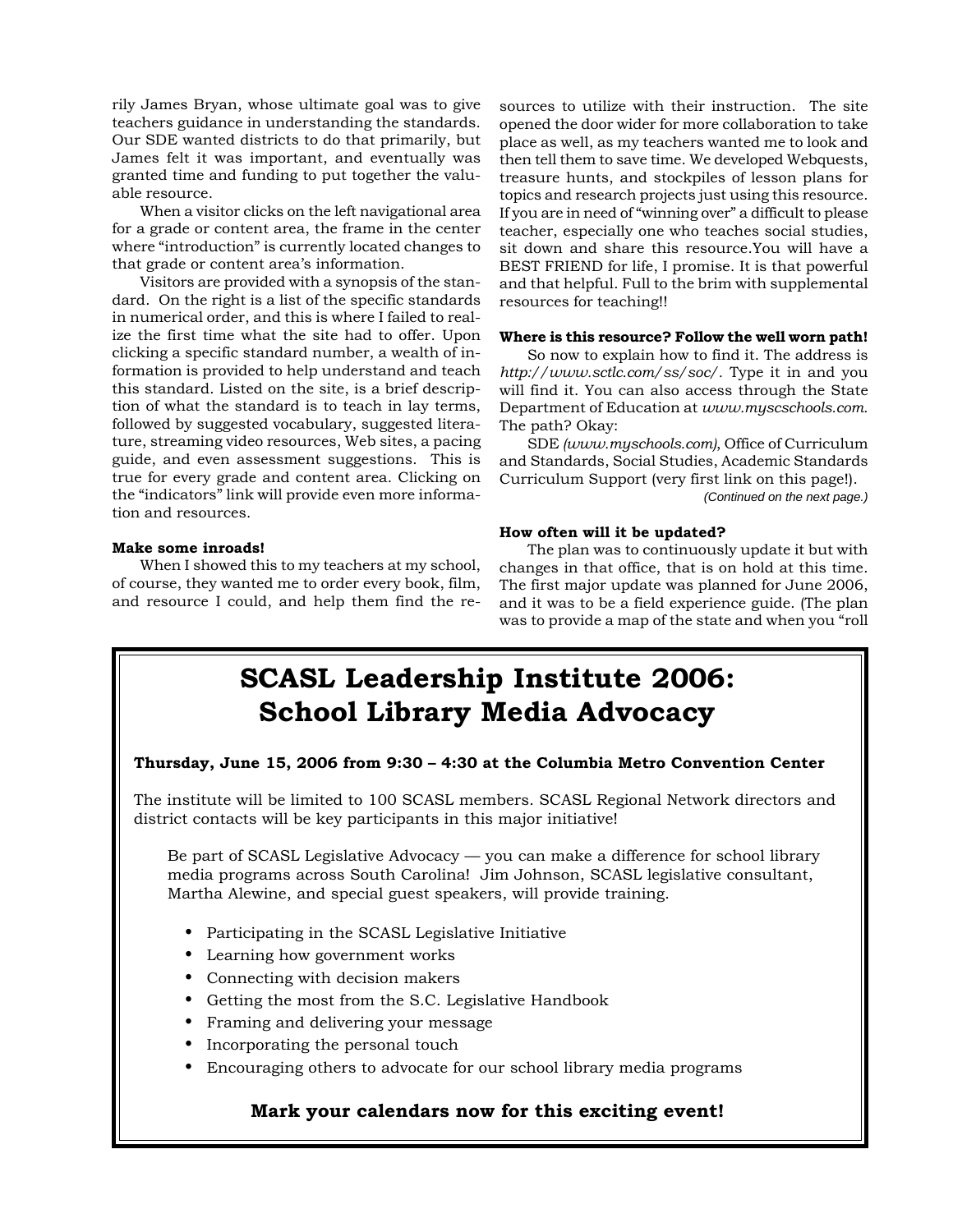over" a county, all of the historic sites and parks would appear. Click on one and a window will pop up. In the window there will site information including contact, Web address, etc., plus it will say which of the 2005 social studies academic standards may be addressed by going to the site.) So we'll need to keep watching the site. The contributors worked diligently to align resources such as literature, Weblinks, and streaming video resources to our standards, so everything found is grounded in the standards we are to teach. I am so thankful for the time spent creating this resource, and am proud to know our state department has caring educators at work even at the top of the educational chain to ensure I am teaching what our students need to know.

#### **Coming soon to the Science Office of Curriculum and Standards….**

According to James, the site has proved so popular, that the new science standards will have a similar site. It is being planned right now. I think it will look similar to the social studies supplemental site. I'm already anxious, and have told my teachers it is in the making right now.

#### **Back to James!!**

James has been absent from the Office of Curriculum and Standards now since mid-October. He is now working as a full time consultant as well as a sales rep for Pearson Scott Foresman. He is a strong advocate of using the media center and integrating subjects for best practice instruction. And did I mention he annually joins SCASL? To me that speaks volumes about his support for information literacy and the role of the media center in our schools. Perhaps some of you will let him know just how thankful you are for his continued support. Feel free to drop him a note, or better, use the listserv.

James Bryan, Educational Consultant 113 Walden Court, Columbia, SC 29204 Phone: 803-463-9299 FAX 803-787-1564 palmettoguard@aol.com

# **Constitution and By-Law Changes**

Sally Hursey, Constitution Committee Chair, *Sally.hursey@spartanburg2.k12.sc.us*

The proposed amendments to the Constitution and By-Laws on the opposite page will be voted upon at the business meeting at the annual conference in Charleston. To pass the amendments, a two-thirds affirmative vote is needed by those present. The amendments will not go into effect until the 2007-2008 year which begins on July 1, 2007.

The proposed increase in dues for ALL members is based on the present cost of membership and mailings for the association. *Media Center Messenger* mailings cost the association \$12.37 per member regardless of status (\$30.00 full members, \$10.00 members, \$5.00 members, and free retired members). Kathy Sutusky, Executive Secretary, calculated the cost of full membership at \$30.97 per member for administrative costs. That figure does not include any increase in costs to the association. Therefore, full membership costs the association \$43.34 per year (\$12.37+\$30.97). Media specialists who retired prior to July 1, 2006 and who have been members for ten or more consecutive years will be eligible for honorary memberships without paying dues, with membership to be renewed annually. In order for the association to continue to offer its members the services we want and need, the board supports the increase in dues.

The Non-Public Schools committee has requested changing their name to Special Public/Independent Schools.

Read over the proposed amendments carefully and be prepared to vote at the annual business meeting in Charleston. I look forward to seeing everyone at conference.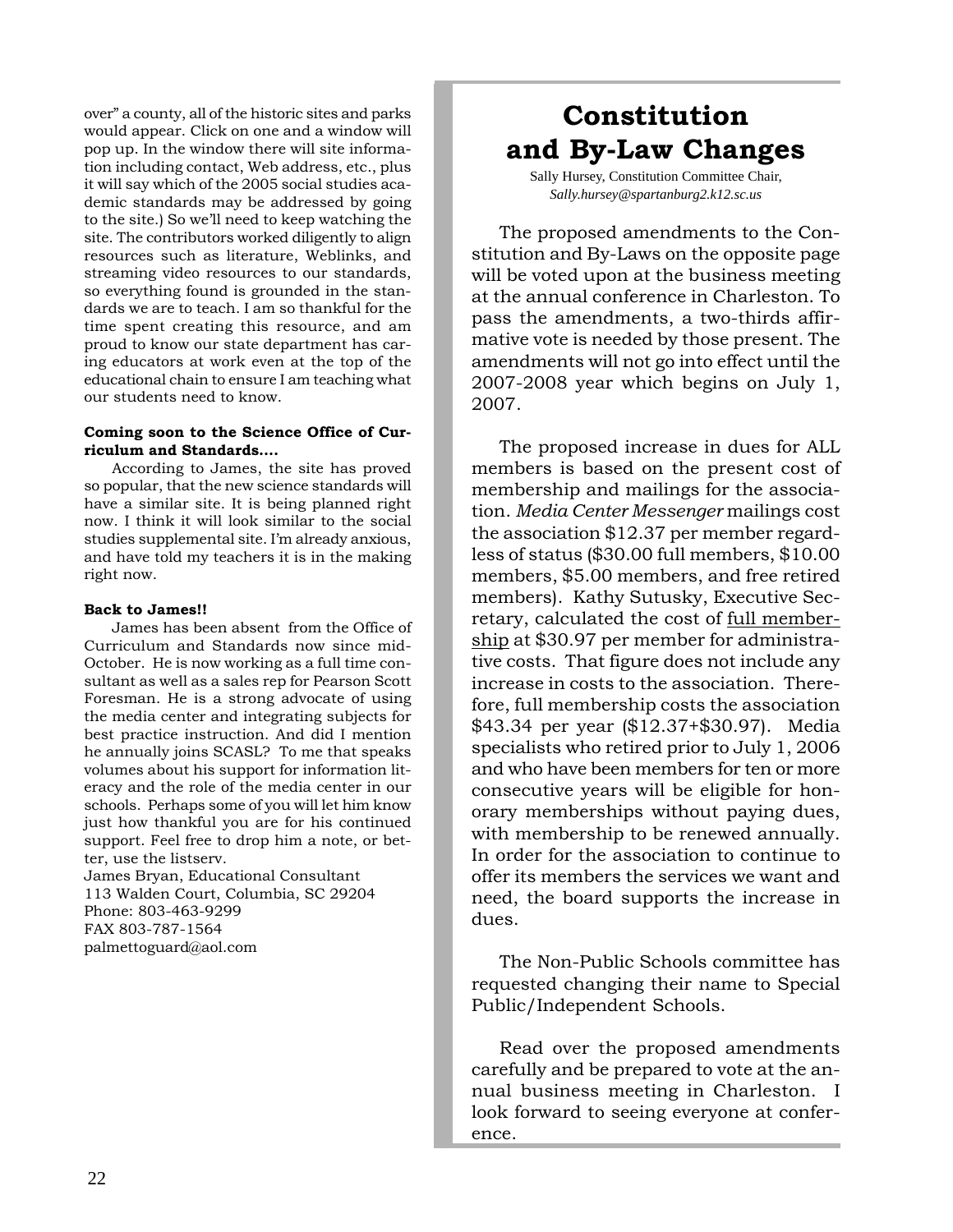### *The proposed amendments to the Constitution and By-Laws are stated on the table below:*

| <b>Current Constitution and By-Laws</b>                                                                                                                                                                                                                                                                                                                                                                                                                                                                                               | <b>Proposed Constitution and By-Laws</b>                                                                                                                                                                                                                                                                                                        |
|---------------------------------------------------------------------------------------------------------------------------------------------------------------------------------------------------------------------------------------------------------------------------------------------------------------------------------------------------------------------------------------------------------------------------------------------------------------------------------------------------------------------------------------|-------------------------------------------------------------------------------------------------------------------------------------------------------------------------------------------------------------------------------------------------------------------------------------------------------------------------------------------------|
| Article III. Membership, Section 3.<br>Retired library media specialists who have been members of<br>SCASL for ten or more years will become honorary life mem-<br>bers without payment of dues.                                                                                                                                                                                                                                                                                                                                      | Retired library media specialists are eligible to be active<br>mem- ers of SCASL.                                                                                                                                                                                                                                                               |
| <b>Article IV. Officers and Committees Section 3.</b><br><b>Non-Public School Section</b>                                                                                                                                                                                                                                                                                                                                                                                                                                             | Special Public/Independent School Section (Name Change)<br>Also to include name change of committee/section throughout<br>the constitution.                                                                                                                                                                                                     |
| Article IX. Dues, Section 1.<br>Dues shall be \$30.00 for certified library media specialists,<br>retired media specialists on TERI and/or who are working<br>full-time in a critical needs program as a media specialist,<br>students employed as library media specialists, and other li-<br>brary professionals (e.g., library media specialists and tech-<br>nology specialists in any building level and district level po-<br>sition as well as academic, public, and special librarians) and<br>shall be for the current year. | \$50.00                                                                                                                                                                                                                                                                                                                                         |
| Article IX. Dues, Section 2.<br>Dues shall be \$10.00 for full-time students (those carrying a<br>minimum of nine hours per semester) and not employed as a<br>library media professional and shall be for the current year.                                                                                                                                                                                                                                                                                                          | \$20.00                                                                                                                                                                                                                                                                                                                                         |
| Article IX. Dues, Section 3.<br>Dues shall be \$5.00 for associate membership for state, dis-<br>trict, and school administrators, (e.g., district superinten-<br>dents, assistant superintendents, district curriculum coordi-<br>nators, school principals, and assistant principals) legisla-<br>tors, teachers, paraprofessionals, and other interested mem-<br><del>bers.</del>                                                                                                                                                  | \$15.00                                                                                                                                                                                                                                                                                                                                         |
| Article IX. Dues, Section 4.<br>Dues shall be \$15.00 for individual exhibitors and shall be<br>for the current school year.                                                                                                                                                                                                                                                                                                                                                                                                          | Delete this. (This falls under Article IX. Section 5.)                                                                                                                                                                                                                                                                                          |
| Article IX. Dues, Section 5.<br>Dues shall be \$50.00 for institutions, associations, and busi-<br>ness memberships and shall be for the current membership<br>year beginning in the 2000-2001 year.*                                                                                                                                                                                                                                                                                                                                 | \$60.00<br>2007-2008                                                                                                                                                                                                                                                                                                                            |
| (Section 6 will be added as a new section to Article IX.)*                                                                                                                                                                                                                                                                                                                                                                                                                                                                            | Section 6.<br>Dues shall be \$15.00 for retired media specialists who have<br>been active members of SCASL. Media specialists who retired<br>prior to July 1, 2006 and who have been members for ten or<br>more consecutive years shall be eligible for honorary<br>memberships without paying dues, with membership to be<br>renewed annually. |
| <b>By-Law Article II. 2.</b><br>Retired media specialists who have been active members of<br>SCASL for ten or more consecutive years will become hon-<br>orary life members without payment of dues.                                                                                                                                                                                                                                                                                                                                  | Retired media specialists who have been active members of<br>SCASL will pay dues of \$15.00 annually. Media specialists<br>who retired prior to July 1, 2006, and who have been members<br>for ten or more consecutive years shall be eligible for<br>honorary memberships without paying dues, with membership<br>to be renewed annually.      |